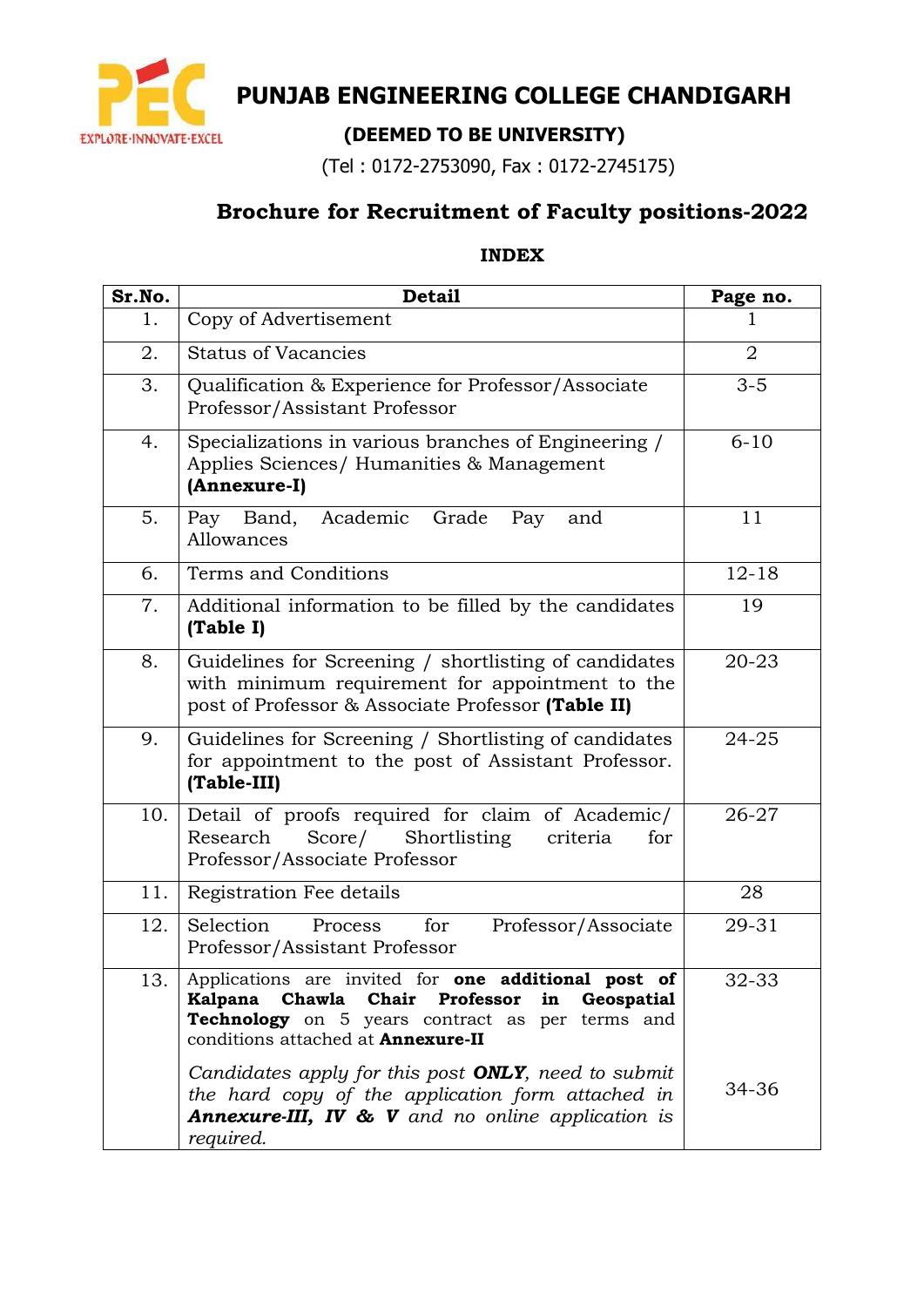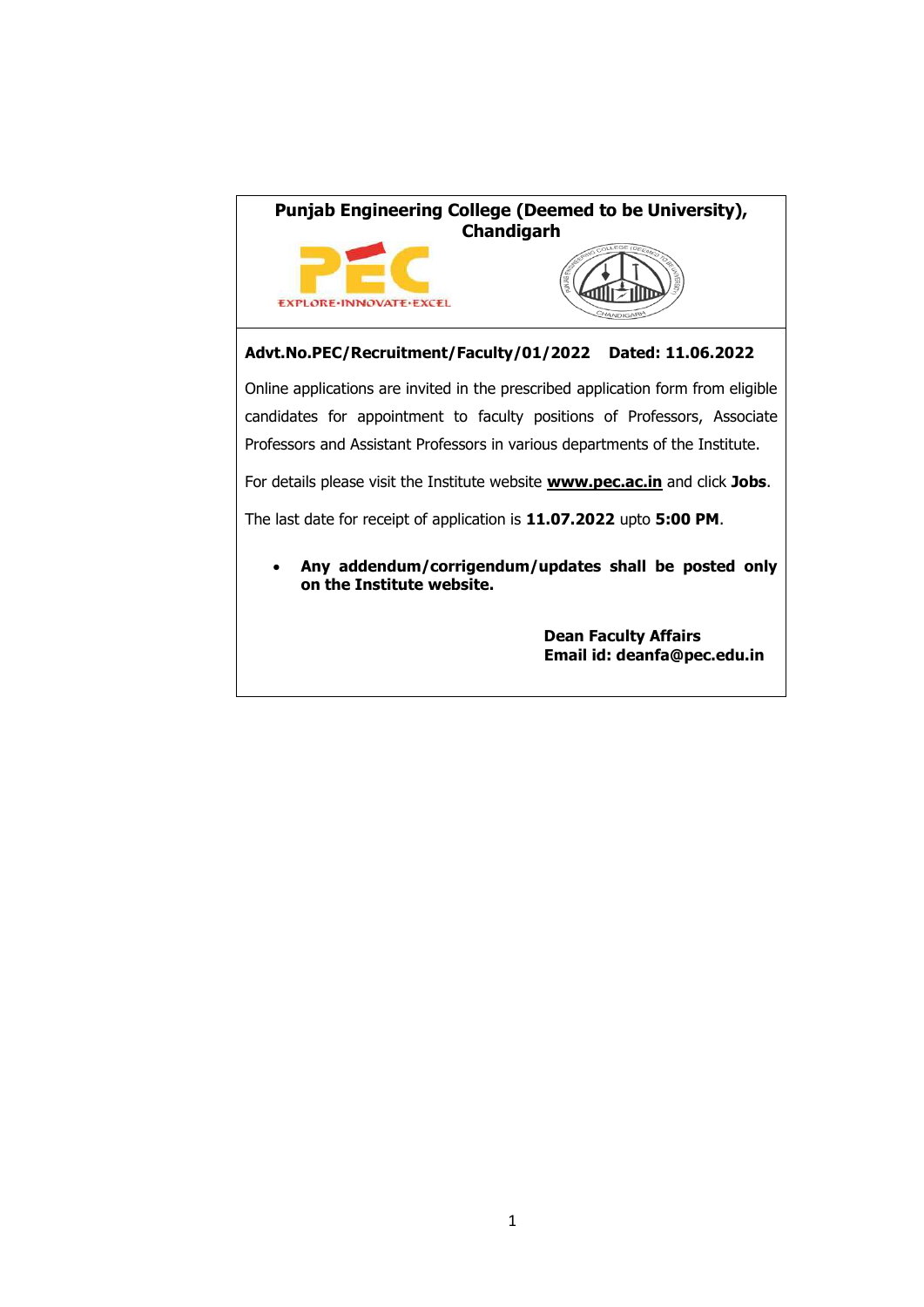

## **PUNJAB ENGINEERING COLLEGE CHANDIGARH, CHANDIGARH**

#### **Advt.No.PEC/Recruitment/Faculty/01/2022 Dated:11.06.2022**

#### **A. Recruitment for faculty positions in the Punjab Engineering College (Deemed to be University) Chandigarh**

**I.** Punjab Engineering College (Deemed to be University), Chandigarh invites applications for recruitment at the level of Professor, Associate Professor and Assistant Professor in the under mentioned disciplines through direct recruitment:

| Sr.<br>no. | <b>Name of the</b><br><b>Department</b> |                         | <b>Professor</b>                  |                | <b>Associate</b><br><b>Professor</b> |                |                | <b>Assistant</b><br><b>Professor</b> |                |                |  |
|------------|-----------------------------------------|-------------------------|-----------------------------------|----------------|--------------------------------------|----------------|----------------|--------------------------------------|----------------|----------------|--|
|            |                                         | <b>UR</b>               | <b>SC</b>                         | <b>OBC</b>     | <b>UR</b>                            | <b>SC</b>      | OBC            | <b>SC</b><br><b>UR</b>               |                | <b>OBC</b>     |  |
|            |                                         |                         |                                   |                |                                      |                |                |                                      |                |                |  |
|            | <b>Engineering</b>                      |                         |                                   |                |                                      |                |                |                                      |                |                |  |
| 1.         | Aerospace Engg.                         | $\mathbf{1}$            | $\overline{0}$                    | $\mathbf 0$    | $\overline{0}$                       | $\overline{0}$ | $\mathbf 1$    | $\mathbf 0$                          | $\mathbf 0$    | $\mathbf 0$    |  |
| 2.         | Civil Engg.                             | $\mathbf{1}$            | $\mathbf{1}$                      | $\mathbf{1}$   | $\mathbf{0}$                         | $\mathbf{0}$   | $\overline{0}$ | $\mathbf{1}$                         | $\mathbf{0}$   | $\mathbf{1}$   |  |
| 3.         | Computer Sci&Engg.                      | $\mathbf 0$             | $\overline{0}$                    | $\overline{0}$ | $\overline{2}$                       | $\mathbf{0}$   | $\mathbf{1}$   | 3                                    | $\mathbf{0}$   | $\overline{0}$ |  |
| 4.         | Electrical Engg.                        | $\mathbf{1}$            | $\mathbf{1}$                      | $\mathbf{1}$   | $\mathbf{1}$                         | $\overline{0}$ | $\overline{2}$ | $\mathbf{1}$                         | $\overline{0}$ | $\overline{0}$ |  |
| 5.         | Electronics &                           | $\mathbf{1}$            | $\overline{0}$                    | $\mathbf{1}$   | $\overline{2}$                       | $\mathbf 1$    | $\mathbf{1}$   | $\overline{2}$                       | $\mathbf{0}$   | $\mathbf 1$    |  |
|            | Communication Engg.                     |                         |                                   |                |                                      |                |                |                                      |                |                |  |
| 6.         | Mechanical Engg.                        | $\mathbf{1}$            | $\mathbf{1}$                      | $\mathbf{1}$   | $\overline{2}$                       | $\Omega$       | $\overline{0}$ | $\overline{2}$                       | $\overline{0}$ | $\overline{0}$ |  |
| 7.         | Production & Industrial                 | $\overline{0}$          | $\overline{0}$                    | $\overline{0}$ | $\mathbf{1}$                         | $\overline{0}$ | $\overline{0}$ | $\mathbf{1}$                         | 1              | $\mathbf{1}$   |  |
|            | Engg.                                   |                         |                                   |                |                                      |                |                |                                      |                |                |  |
| 8.         | Metallurgical &<br>Materials Engg.      | $\overline{0}$          | $\overline{0}$                    | $\mathbf 0$    | $\mathbf{1}$                         | $\overline{0}$ | $\mathbf 1$    | $\overline{2}$                       | $\mathbf 1$    | $\mathbf 0$    |  |
|            |                                         | <b>Applied Sciences</b> |                                   |                |                                      |                |                |                                      |                |                |  |
| 9.         | <b>Mathematics</b>                      | $\overline{0}$          | $\overline{0}$                    | $\mathbf{1}$   | 0                                    | $\mathbf 0$    | 1              | 1                                    | 0              | $\mathbf 1$    |  |
| 10         | Physics                                 | $\overline{0}$          | $\overline{0}$                    | $\mathbf 1$    | $\mathbf{1}$                         | $\mathbf{0}$   | $\overline{0}$ | $\mathbf{1}$                         | $\overline{0}$ | $\overline{0}$ |  |
| 11         | Chemistry                               | $\overline{0}$          | $\overline{0}$                    | $\overline{0}$ | $\overline{0}$                       | $\overline{0}$ | 0              | 1                                    | 0              | $\mathbf{1}$   |  |
|            |                                         |                         | <b>Humanities&amp; Management</b> |                |                                      |                |                |                                      |                |                |  |
| 12         | Centre for Management<br>& Humanities   | 1                       | 0                                 | $\mathbf 0$    | $\mathbf{1}$                         | 0              | 0              | $\mathbf 0$                          | 0              | $\mathbf{1}$   |  |
|            | <b>Total</b>                            | 06                      | 03                                | 06             | 11                                   | 01             | 07             | 15                                   | 02             | 06             |  |

**\* Candidates with PwBD (02 posts under blindness and low vision category & 01 post under deaf and hard of hearing) may apply at any level.**

**\* One (01) Post for Economically Weaker Sections will be filled against un-reserved at the level of Assistant Professor.**

**Note:** UR- Unreserved, SC-Scheduled Caste, OBC-Other Backward Classes and PwBD – Persons with Benchmark Disability.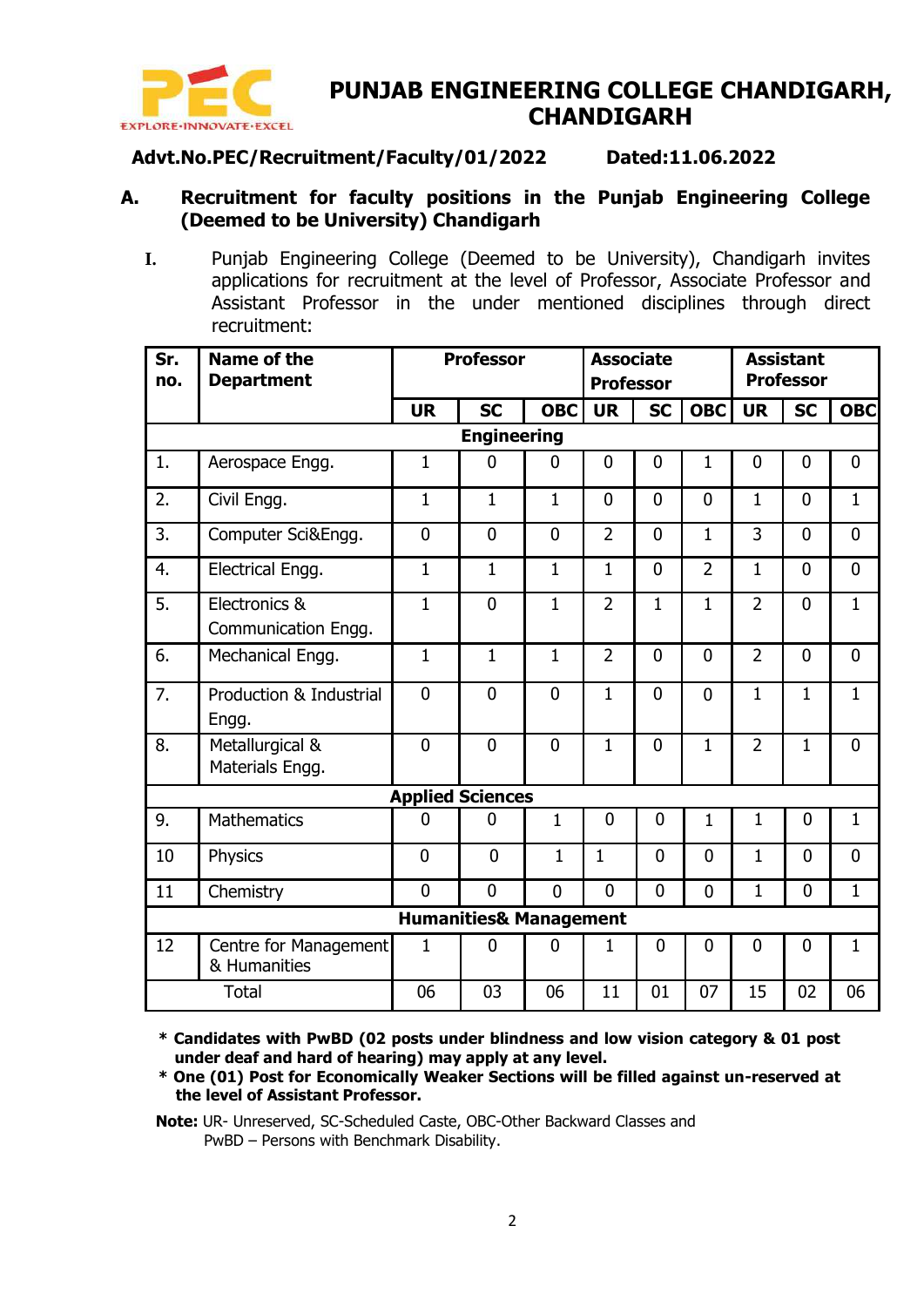#### **Qualifications &Experience:**

#### **Professor at Academic Level 14, Entry Pay Rs.1,44,200/- in all relevant disciplines**

#### **Essential:**

a. Ph. D. degree in relevant field and First class or equivalent at Bachelor's and Master's level in the relevant branch.

#### AND

b. Minimum of 10 years of experience in teaching / research / industry out of which at least 3 years shall be at a post equivalent to that of an Associate Professor.

#### AND

c. At least 6 research publications at the level of Associate Professor in SCI journals / UGC / AICTE approved list of journals and at least 2 successful Ph.D. guided as Supervisor / Co-supervisor till the date of eligibility of promotion.

#### OR

At least 10 research publications at the level of Associate Professor in SCI journals / UGC / AICTE approved list of journals till the date of eligibility of promotion.

#### **Desirable:**

- i) Without prejudice to the above, the following conditions may be considered as desirable:
- a. Teaching, research, industrial and /or professional experience in a reputed organization.
- b. Published work, such as research papers patents filed/obtained books and /or technical reports.
- c. Experience of guiding the project work/dissertation of PG/ Research Students or supervising R&D projects in industry.
- d. Demonstrated leadership in planning and organizing academic, research, industrial and/or professional activities.

#### **Associate Professor at Academic Level-13A1, Entry Pay Rs.1,31,400/- in all relevant disciplines**

#### **Essential:**

a. Ph.D. degree in the relevant field and First class or equivalent at Bachelor's or and Master's level in the relevant branch.

#### AND

b. Minimum of 8 years of experience in teaching / research / industry out of which at least 2 years shall be Post Ph.D. experience.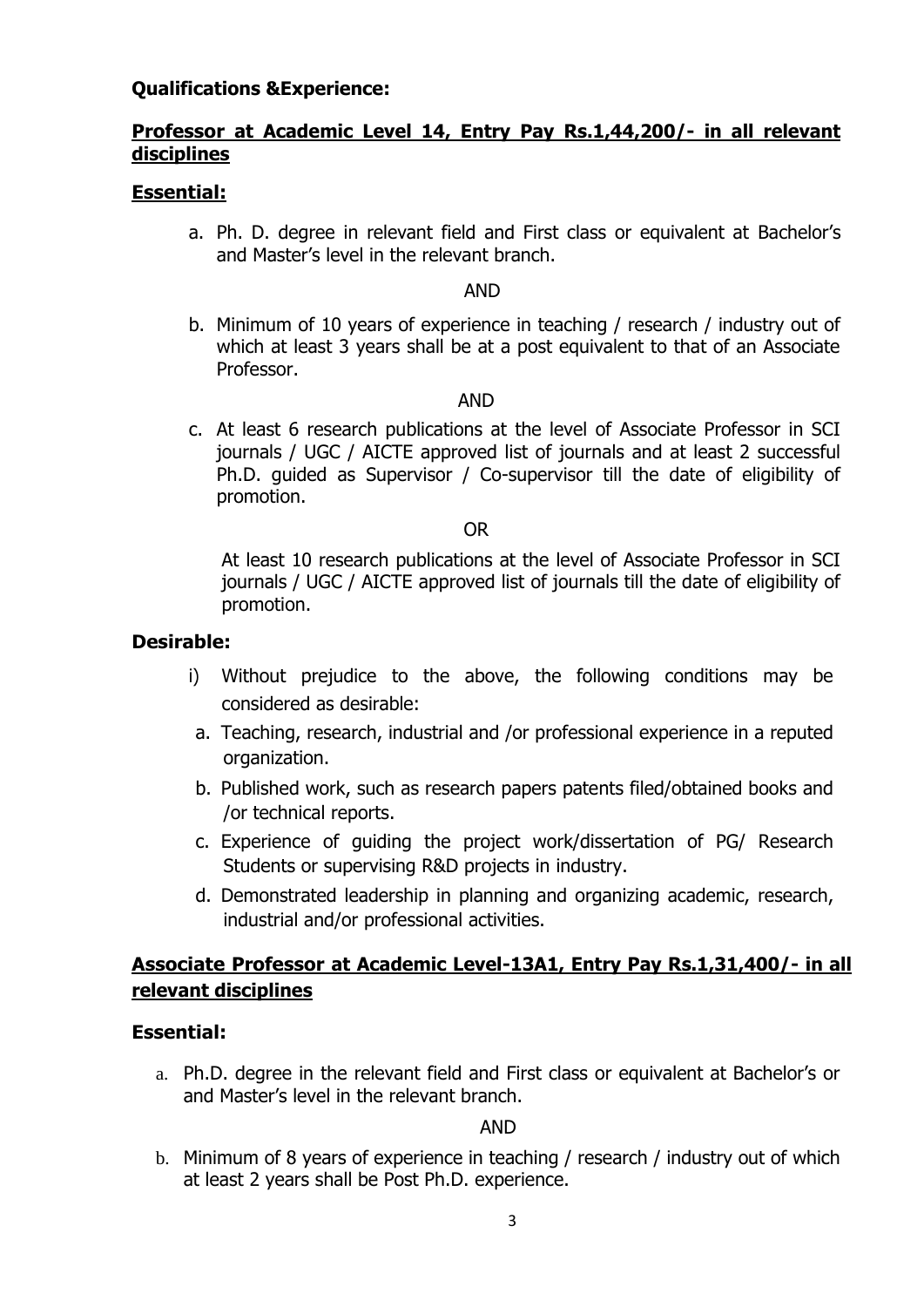c. At least total 6 research publications in SCI journals / UGC / AICTE approved list of journals.

#### **Desirable:**

- i) Without prejudice to the above, the following conditions may be considered Desirable:
	- 1. Teaching, research industrial and/or professional experience in a reputed organization.
	- 2. Published work, such as research papers, patents filed/obtained books and/or technical reports.
	- 3. Experience of guiding the project work/ dissertation of PG/Research Students or supervising R&D projects in industry.

#### **Assistant Professor at Academic Level 10, Entry Pay Rs.57,700/- in Engineering**

#### **Essential:**

i) Ph.D. in relevant discipline with first class in both Master's Degree and Bachelor Degree in the appropriate branch of Engineering (Engg.) & Technology (Tech.)

#### **\*In case of Metallurgical and Materials Engineering, candidates with the specialization attached at Annexure-I at point no. 7 may also be considered.**

#### **Desirable:**

- ii) Without prejudice to the above, the following conditions may be considered desirable:
	- 1. Teaching, research, industrial and/ or professional experience in a reputed organization.
	- 2. Papers presented at conferences and/or in refereed journals.
- Note: Candidates who have done Ph.D. after the Bachelor's Degree from institution of National importance with GATE/ GPAT/ CEED shall be eligible for the post of Assistant Professor.

#### **Assistant Professor at Academic Level 10, Entry Pay Rs.57,700/- in Mathematics/ Physics/ Chemistry and Humanities & Management**

#### **Essential:**

i) Ph.D. in relevant discipline with first class in **both** Master's degree and Bachelor's degree (or an equivalent grade in a point-scale wherever the grading system is followed) in a concerned/relevant/allied subject from an Indian University, or an equivalent degree from an accredited foreign university.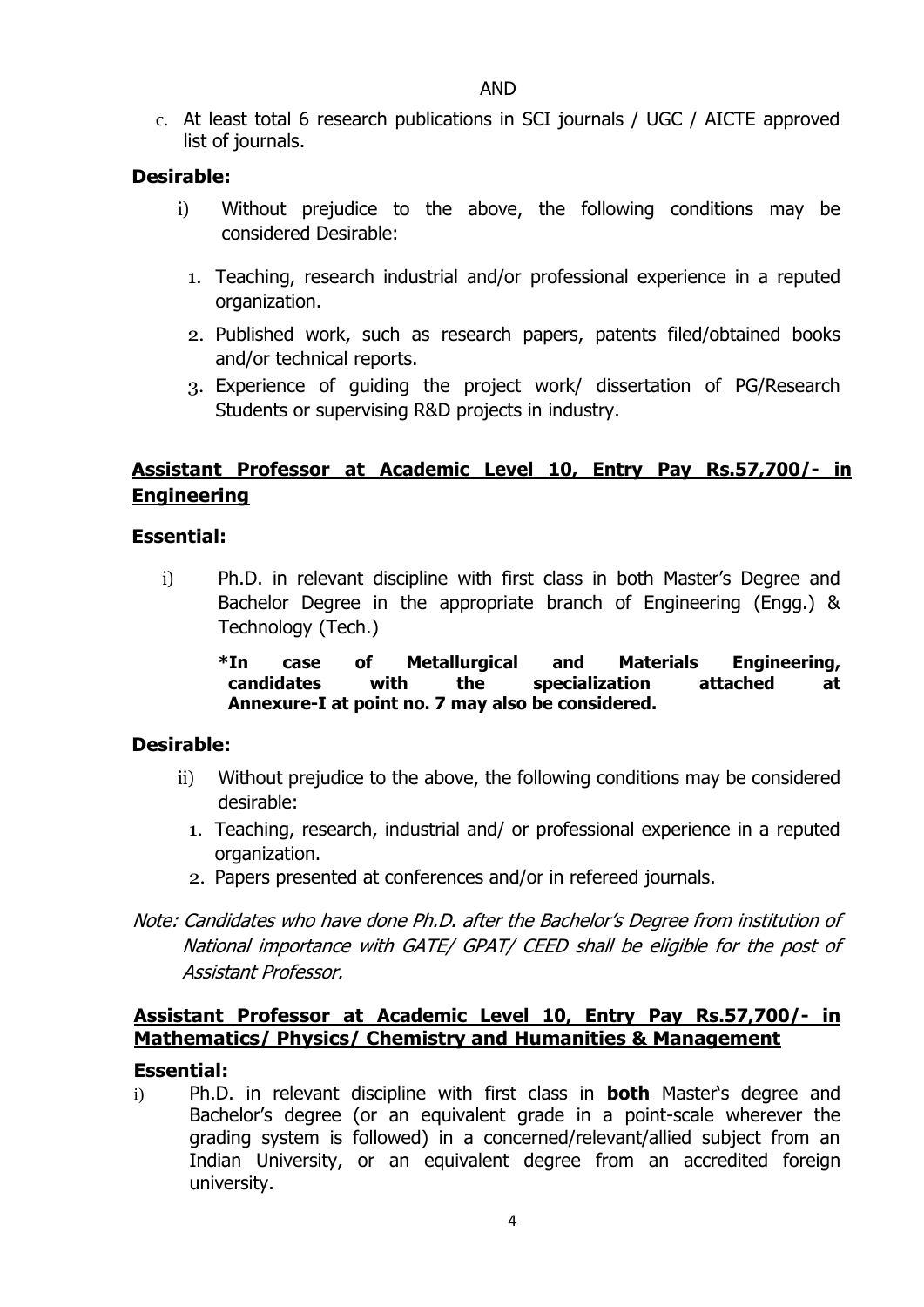ii) Besides fulfilling the above qualifications, the candidate must have cleared the National Eligibility Test (NET) conducted by the UGC or the CSIR, or a similar test accredited by the UGC, like SLET/SET or who are or have been awarded a Ph. D. Degree in accordance with the University Grants Commission (Minimum Standards and Procedure for Award of M.Phil./Ph.D. Degree) Regulations, 2009 or 2016 and their amendments from time to time as the case may be exempted from NET/SLET/SET :

Provided, the candidates registered for the Ph.D. programme prior to July 11, 2009, shall be governed by the provisions of the then existing Ordinances/Byelaws/Regulations of the Institution awarding the degree and such Ph.D. candidates shall be exempted from the requirement of NET/SLET/SET for recruitment and appointment of Assistant Professor or equivalent positions in Universities/Colleges/Institutions subject to the fulfillment of the following conditions :-

- a) The Ph.D. degree of the candidate has been awarded in a regular mode;
- b) The Ph.D. thesis has been evaluated by at least two external examiners;
- c) An open Ph.D. viva voce of the candidate has been conducted;
- d) The Candidate has published two research papers from his/her Ph.D. work, out of which at least one is in a refereed journal;
- e) The candidate has presented at least two papers based on his/her Ph.D work in conferences/seminars sponsored/funded/supported by the UGC / ICSSR/ CSIR or any similar agency.

The fulfilment of these conditions is to be certified by the Registrar or the Dean (Academic Affairs) of the University concerned.

Note: NET/SLET/SET shall also not be required for such Masters Programmes in disciplines for which NET/SLET/SET is not conducted by the UGC, CSIR or similar test accredited by the UGC, like SLET/SET.

#### OR

B. The Ph.D degree has been obtained from a foreign university/institution with a ranking among top 500 in the World University Ranking (at any time) by any one of the following: (i) Quacquarelli Symonds (QS) (ii) the Times Higher Education (THE) or (iii) the Academic Ranking of World Universities (ARWU) of the Shanghai Jiao Tong University (Shanghai).

#### **Desirable:**

- i) Without prejudice to the above, the following conditions may be considered desirable:
	- 1. Teaching, research, industrial and/ or professional experience in a reputed organization.
	- 2. Papers presented at conferences and/or in refereed journals.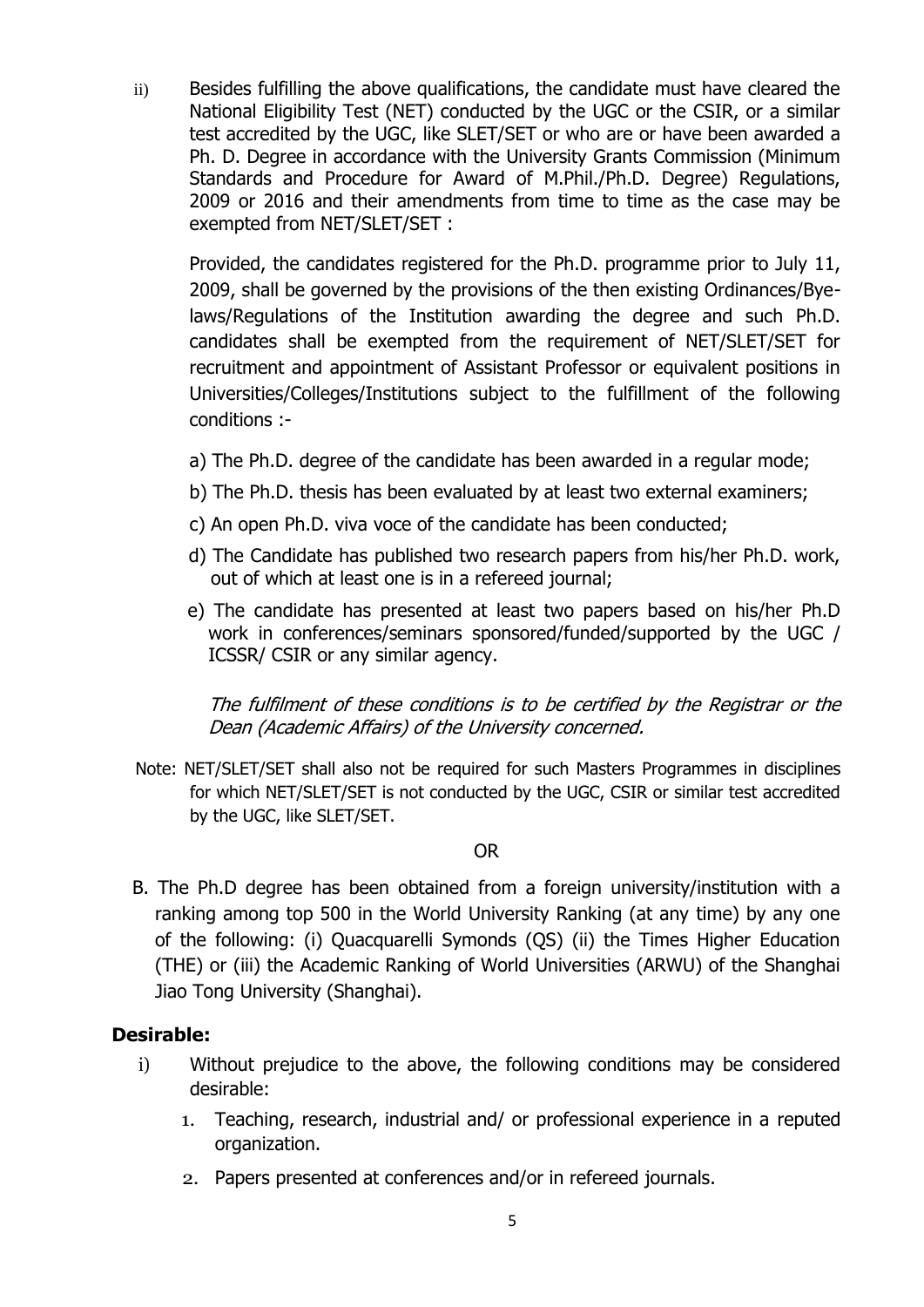**Degrees in the following relevant branches/specializations at B.E./B.Tech./ M.E./M.Tech./ and Ph.D. level for various departments are required from the applicants:**

| S.<br>No. | Department             | <b>B.E./B.Tech</b><br>Branch*                                                                                         | M.E./ M.Tech/ M.Sc./MA<br><b>Branch/Specializations*</b>                                                                                                                                                                                                                                                                                                                                                                                         | Ph.D. | <b>Preferred Areas /</b><br><b>Specializations</b>                                                                                                                                                                                   |
|-----------|------------------------|-----------------------------------------------------------------------------------------------------------------------|--------------------------------------------------------------------------------------------------------------------------------------------------------------------------------------------------------------------------------------------------------------------------------------------------------------------------------------------------------------------------------------------------------------------------------------------------|-------|--------------------------------------------------------------------------------------------------------------------------------------------------------------------------------------------------------------------------------------|
| 1.        | Aerospace<br>Engg.     | Aeronautical/<br>Aerospace Engg.                                                                                      | Aeronautical/ Aerospace/<br>Aerodynamic Engg./<br>Propulsion Engineering/<br>Rocket Propulsion/<br>Aerospace Propulsion<br>Technology / Space<br>Engineering and Rocketry/<br>Astronomy & Space<br>Engineering/ Gas Turbine<br>Technology/ Turbo<br>Machinery/ Internal<br>Combustion Engine and<br>Turbo Machinery/<br>Mechanical in Roto-<br>dynamics/ Roto Dynamic<br>Machines/ Avionics/ Flight<br>Mechanics / Aerospace<br><b>Materials</b> |       | Aircraft<br>structures,<br>Avionics, CFD,<br>Aerospace<br><b>Materials</b>                                                                                                                                                           |
| 2.        | Civil Engg.            | Civil Engg.                                                                                                           | Structural Engg./<br>Environmental Engg.,/<br>Water Resources/ Irrigation<br>& Hydraulics/<br>Transportation Engg./<br>Geotechnical Engg.                                                                                                                                                                                                                                                                                                        |       | 1. Structural<br>Engg.<br>2. Water<br>resources<br>3. Transportation<br>Engg.<br>4. Environmental<br>Engg.<br>5. Geotechnical<br>Engg.                                                                                               |
| 3.        | Computer Sc.<br>&Engg. | <b>Computer Science</b><br>& Engg./ Computer<br>Science/ Computer<br>Engineering/<br><b>Information</b><br>Technology | Computer Science & Engg./<br>Computer Science/<br>Computer Engineering/<br>Information Technology/<br>Software Engineering/Data<br>Science/ Information<br>Security/ Computer<br>Networks/ Mobile<br>Computing/ Artificial<br>Intelligence/ Computer<br>Science & Technology/<br>Image Processing/<br>Multimedia Technology/<br>Communication &                                                                                                  |       | Software Engg.,<br>Artificial<br>Intelligence,<br>Machine Learning,<br>Mobile<br>Communications<br>IoT, Data Science<br>and Analytics,<br><b>Distributed</b><br>Computing<br>System and<br>blockchain<br>Technology,<br>Networks and |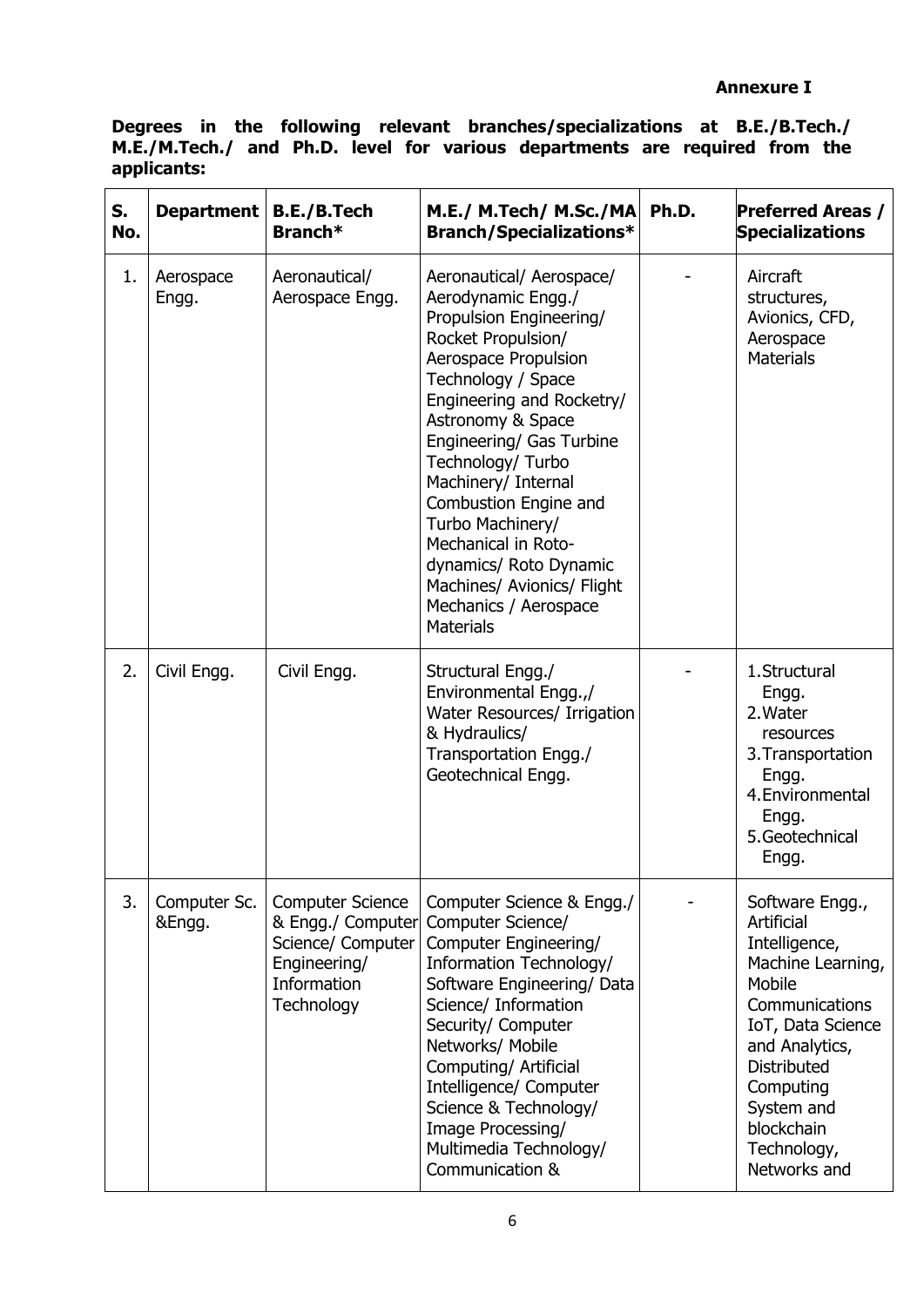|    |                      |                                                                                                                                                                                        | Networking                                                                                                                                                                                                                                                                                                                                                                                                                                                                                                                | Security,<br><b>Computer Vision</b><br>and Image<br>Processing,<br>Natural Language<br>Processing (NLP),<br>Recommender<br>System, Social<br>Networks& other<br>specialization<br>areas.                                                                                                                                                                                                                                    |
|----|----------------------|----------------------------------------------------------------------------------------------------------------------------------------------------------------------------------------|---------------------------------------------------------------------------------------------------------------------------------------------------------------------------------------------------------------------------------------------------------------------------------------------------------------------------------------------------------------------------------------------------------------------------------------------------------------------------------------------------------------------------|-----------------------------------------------------------------------------------------------------------------------------------------------------------------------------------------------------------------------------------------------------------------------------------------------------------------------------------------------------------------------------------------------------------------------------|
| 4. | Electrical<br>Engg.  | Electrical<br>Engineering/<br><b>Electrical and</b><br>Electronics<br>Engineering                                                                                                      | Electrical/ Power System<br>(Engineering) / Control<br>System (Engineering)<br>/Power Electronics/<br><b>Electric Machines/ Electric</b><br>Drives/ Automation/<br>Instrumentation/ Energy<br>System/ Renewable/<br>Power Apparatus/ Signal<br>Processing OR at least any<br>one of the above<br>specializations in<br>combination with other<br>specializations.                                                                                                                                                         | I. Control<br>Engineering<br>II. Power<br>Electronics<br>III. Power System                                                                                                                                                                                                                                                                                                                                                  |
| 5. | Electronics<br>Engg. | • Electronics and<br>Electrical<br>Communication<br>Engg.<br>• Electronics<br>8 <sub>l</sub><br>Communication<br>Engg.<br>• Electronics<br>&<br>Tele-<br>communication<br>Engineering. | • Electronics Engg.<br>• Electronics<br>Product<br>Design & Technology<br>• VLSI Design<br>• Communication Engg.<br>• Electronics &<br>Communication Engg.<br>• Electronics &<br>telecommunication<br>Engg.<br>• Electronics<br>(VLSI<br>Design)<br>• Embedded System<br>• Microelectronics<br>• Microelectronics System<br>Design<br>• Microwave Engg.<br>• Optical Communication<br>• Nanoelectronics<br>• Electronics & Electrical<br>Communication Engg.<br>• Digital Signal Processing<br>• Digital Image Processing | • Electronic Engg.<br>• Electronics<br>&<br>Communication<br>Engg.<br>• Electronics<br>&<br>Electrical<br>Communication<br>Engineering<br>• Electrical<br>&<br>Electronics<br>Engineering<br>• Photonics<br>• Microelectronics<br>• Communication<br>Engg.<br>• Embedded<br>System<br>$\bullet$ VLSI<br>•Optical<br>Communication<br>• Nanoelectronics<br>$\bullet$ Digital<br>Signal<br>Processing<br>· Microwave<br>Engg. |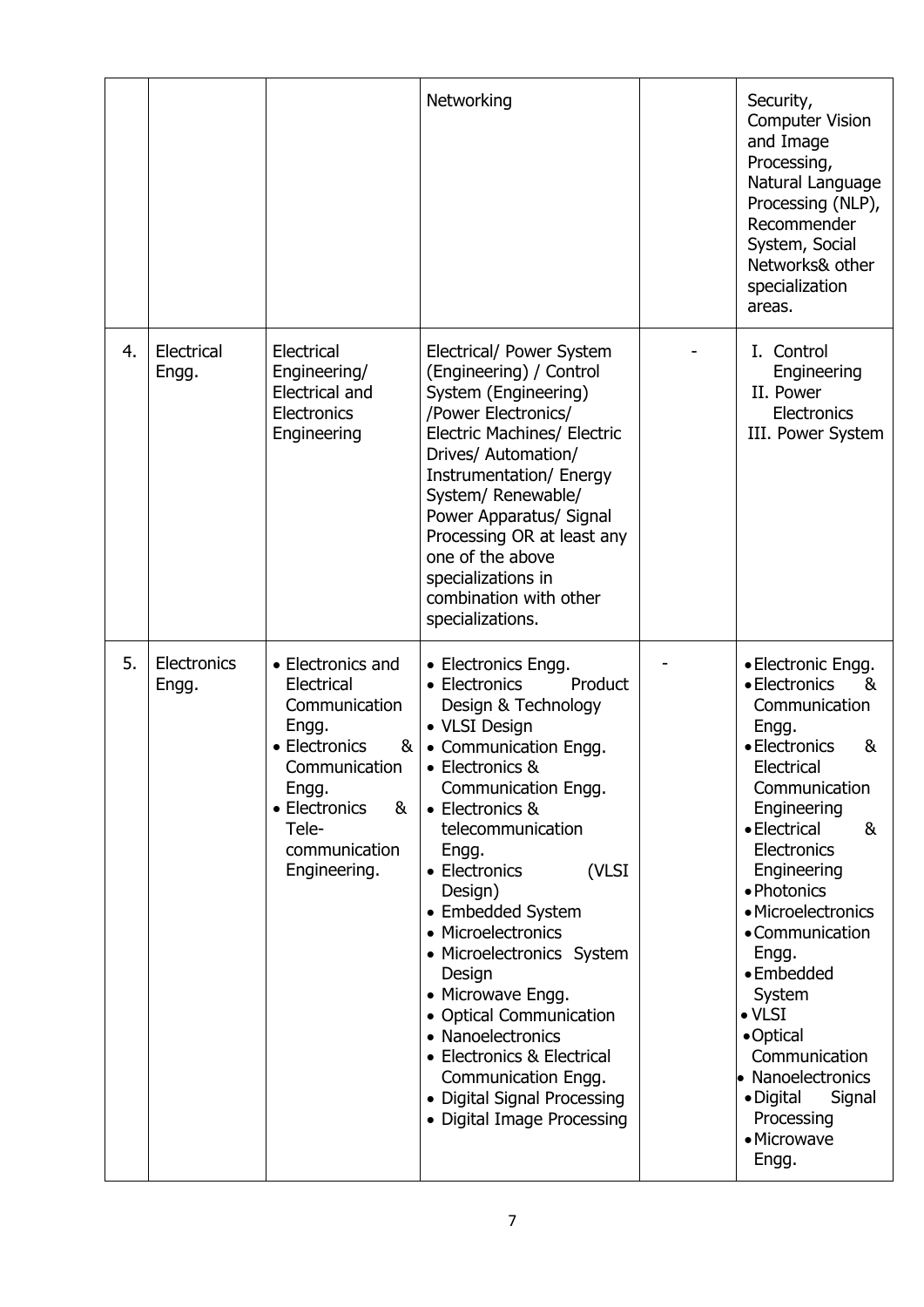|    |                                       |                                                                                                                           |                                                                                                                                                                                                                                                                                                                                                                                                                                                                                                                                                                                                                                                                                                                                                                                                                                                                                                                                     |                                                           | • Wireless<br>Communication<br>• Digital<br>Image<br>Processing                                                                                                                                                                                                                                                                                                                                                                                                                                                                                                                                                                                       |
|----|---------------------------------------|---------------------------------------------------------------------------------------------------------------------------|-------------------------------------------------------------------------------------------------------------------------------------------------------------------------------------------------------------------------------------------------------------------------------------------------------------------------------------------------------------------------------------------------------------------------------------------------------------------------------------------------------------------------------------------------------------------------------------------------------------------------------------------------------------------------------------------------------------------------------------------------------------------------------------------------------------------------------------------------------------------------------------------------------------------------------------|-----------------------------------------------------------|-------------------------------------------------------------------------------------------------------------------------------------------------------------------------------------------------------------------------------------------------------------------------------------------------------------------------------------------------------------------------------------------------------------------------------------------------------------------------------------------------------------------------------------------------------------------------------------------------------------------------------------------------------|
| 6. | Mechanical<br>Engg.                   | Mechanical Engg.                                                                                                          | Mechanical Engg.<br>Mechanical Engg. with<br>$\bullet$<br>specialization in<br>CAD/CAM/ CAE<br>Thermal Engineering,<br>$\bullet$<br><b>Industrial Automation &amp;</b><br>Controls/ Mechatronics/<br><b>MEMS</b><br>Robotics<br>$\bullet$<br>Manufacturing<br>Engineering/<br>Manufacturing<br>Technology<br>Industrial Engg. /<br>Production Engg./<br>Production & Industrial<br>Engg.<br><b>Integrated Product</b><br>Design and<br>Manufacturing<br>Rotodynamics<br>$\bullet$<br>Mechanical Design /<br><b>Industrial Design</b><br>Mechanics & Design<br>$\bullet$<br>Industrial Tribology and<br>Maintenance<br>Engineering.<br>Polymer Science and<br><b>Composite Technology</b><br>Fluid and Thermal<br>$\bullet$<br>Engineering<br>Nuclear Engineering and<br>$\bullet$<br>Technology<br>Surface Science and<br>$\bullet$<br>Engineering<br><b>Applied Mechanics</b><br><b>Digital Manufacturing</b><br>Solar Engineering |                                                           | • Mechanical<br>Design<br>• Advanced<br><b>Vibrations</b><br>and<br><b>Acoustics</b><br>• Finite Elements<br>Methods.<br>• Advanced<br>Thermal & Heat<br><b>Transfer</b><br>• Industrial<br>Engineering and<br>Quality<br>Management<br>• Advance<br>Manufacturing /<br>Micro and Nano<br>fabrication<br>$\bullet$ Green<br>and<br>Sustainable<br>manufacturing<br>• Material Science<br>& Processing<br>$\bullet$ Green<br>and<br>Biodegradable<br>materials<br>$\bullet$ Surface<br>Engineering<br>• Renewable<br>Energy<br>and<br>Alternative<br>Cleaner<br>Fuels,<br>Hydrogen<br>Fuel,<br><b>Nuclear</b><br>Engineering,<br>Solar<br>Engineering. |
| 7. | Metallurgical<br>& Materials<br>Engg. | Metallurgy<br>7<br>Materials/<br>Mechanical<br>(Engineering<br>Technology)/<br>Production<br>(Engineering/<br>Technology) | Metallurgy<br>Materials/<br>$\prime$<br>Mechanical<br>(Engineering<br>/Technology)<br>/Production<br>(Engineering/ Technology)<br><b>Materials</b><br>Science<br>&<br>Industrial<br>Engineering,<br><b>Materials</b><br>Metallurgy,<br>&<br>Metallurgy,<br>Industrial                                                                                                                                                                                                                                                                                                                                                                                                                                                                                                                                                                                                                                                               | Ph.D. in<br>Materials/<br>Metallurgy<br>related<br>topic. | Physical<br>Metallurgy,<br>Extractive<br>Metallurgy,<br>Foundry,<br>Mechanical<br>Metallurgy,<br>Corrosion,                                                                                                                                                                                                                                                                                                                                                                                                                                                                                                                                           |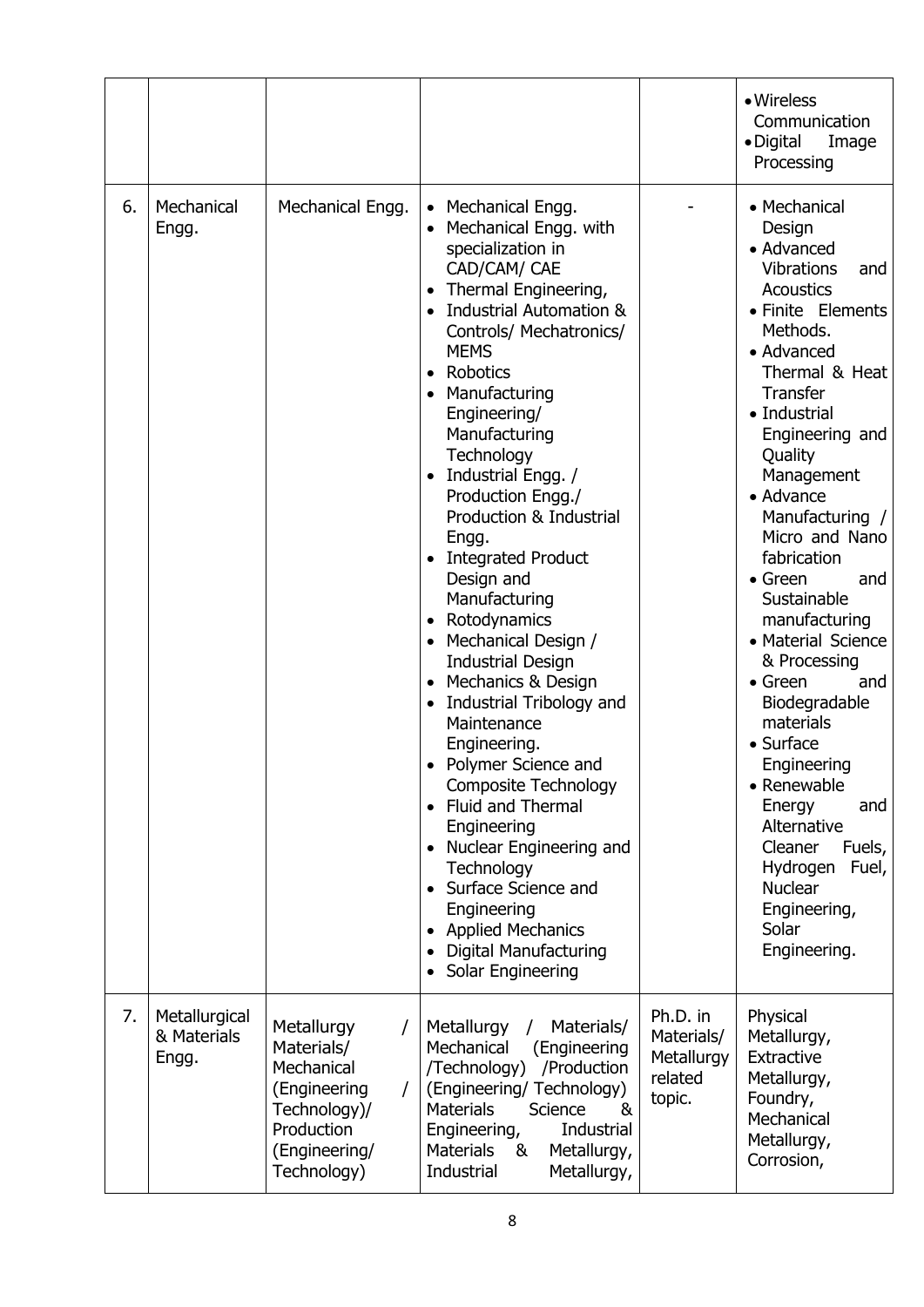|    |                                     | Metallurgical<br>Engineering/<br>Metallurgical &<br><b>Materials</b><br>Engineering/<br>Materials &<br>Metallurgical<br>Engineering. /<br><b>Materials Science</b><br>& Metallurgy/<br><b>Materials Science</b><br>and Engineering/<br>Metallurgical<br>Engineering and<br><b>Materials Science</b> | Metallurgy,<br><b>Process</b><br>Engineering,<br>Metallurgical<br>Metallurgical<br>& Materials<br>Engineering,<br>Materials &<br>Metallurgical<br>Engineering,<br><b>Materials</b><br>Science<br>&<br>Metallurgy,<br>Metallurgical<br>Engineering and Materials<br>Science,<br>Engineering<br>Materials,<br><b>Materials</b><br>Engineering, M.S. Materials                                                                                                                                                                                                                                                                                         | Mathematical<br><b>Simulations</b>                                                                                                                                                                                                                  |
|----|-------------------------------------|-----------------------------------------------------------------------------------------------------------------------------------------------------------------------------------------------------------------------------------------------------------------------------------------------------|-----------------------------------------------------------------------------------------------------------------------------------------------------------------------------------------------------------------------------------------------------------------------------------------------------------------------------------------------------------------------------------------------------------------------------------------------------------------------------------------------------------------------------------------------------------------------------------------------------------------------------------------------------|-----------------------------------------------------------------------------------------------------------------------------------------------------------------------------------------------------------------------------------------------------|
|    |                                     | <b>Or</b><br>M.Sc in Physics /<br>Chemistry /<br><b>Materials Science</b>                                                                                                                                                                                                                           | Metallurgy/<br>Materials/<br><b>Materials</b><br>&<br>Science<br>Engineering,<br>Industrial<br><b>Materials</b><br>Metallurgy,<br>- &<br>Industrial<br>Metallurgy,<br>Metallurgy,<br><b>Process</b><br>Metallurgical<br>Engineering,<br>Metallurgical<br>& Materials<br>Materials &<br>Engineering,<br>Metallurgical<br>Engineering,<br><b>Materials</b><br>Science<br>&<br>Metallurgy,<br>Metallurgical<br>Engineering and Materials<br>Science,<br>Engineering<br>Materials,<br><b>Materials</b><br>Engineering, M.S. Materials<br>Followed<br>PhD<br>by<br>in<br>branch<br>with<br>relevant<br>research in the field of<br>Metallurgy/ Materials |                                                                                                                                                                                                                                                     |
| 8. | Production &<br>Industrial<br>Engg. | Production/<br>Production &<br>Industrial<br>Engineering/<br>Mechanical<br>Engineering/<br>Industrial<br>Engineering/<br>Manufacturing<br>Engineering/<br>Manufacturing<br>Science &<br>Engineering                                                                                                 | Production/ Production &<br>Industrial/ Mechanical<br>(Production)/ Robotics and<br>Automation/ Industrial<br>Engineering/<br>Manufacturing Technology/<br><b>Welding Engineering/</b><br>Product Design &<br>Development/ Product<br>Design and Manufacturing/<br>Industrial design/ Rapid<br>Prototyping/ Manufacturing<br>Science & Engineering/                                                                                                                                                                                                                                                                                                 | Manufacturing/<br>Production/<br>Advanced<br>Manufacturing /<br>Finite Element<br>Analysis/ Supply<br>Chain Management/<br>Industrial<br>Engineering/ Quality<br>Engineering/<br><b>Advanced Welding</b><br>and Coating/ Rapid<br>Prototyping/ CAD/ |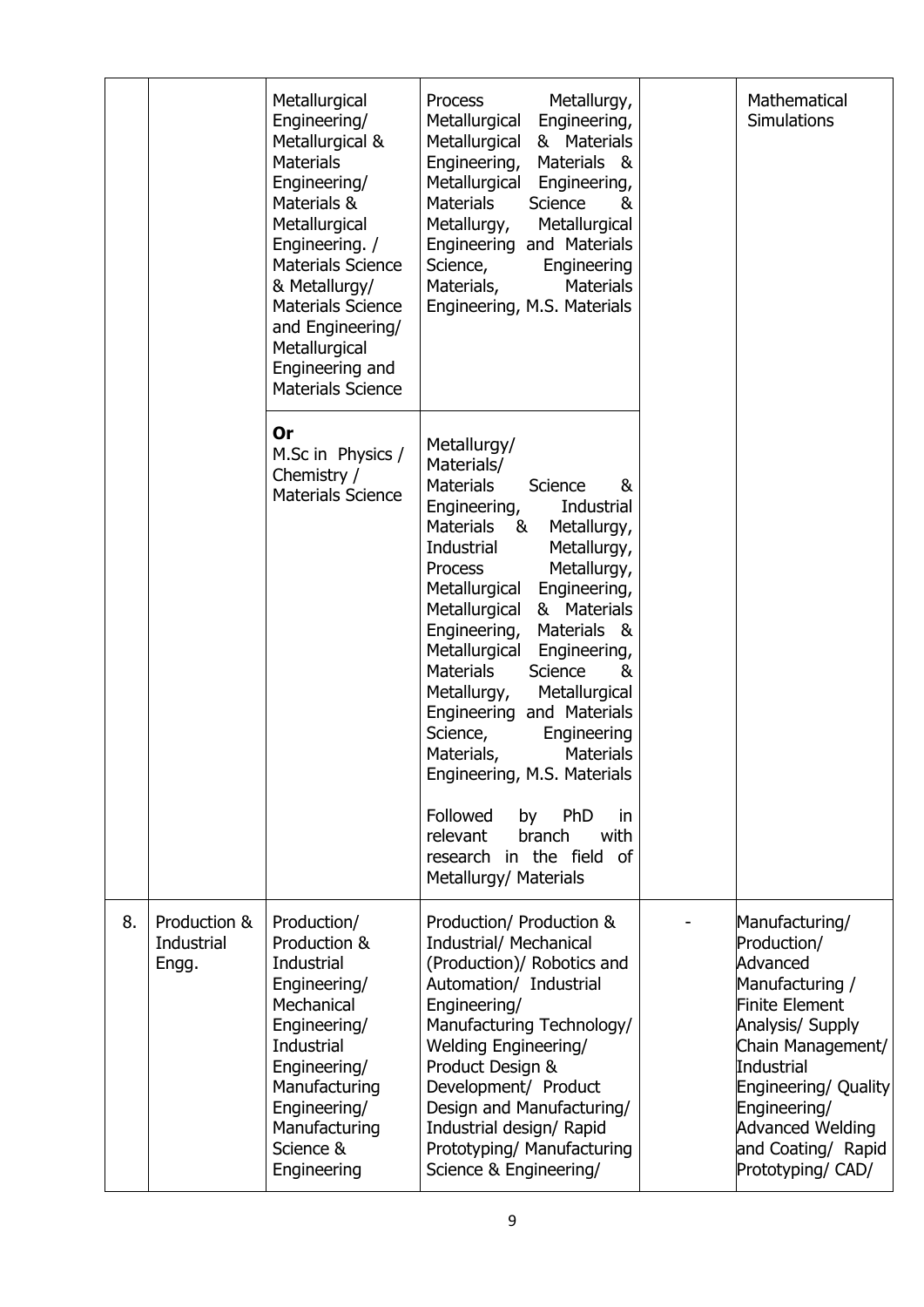|      |                                          |                                                 | Mechatronic/ Metallurgical<br>Engineering/ Foundary-<br>Forge Technology                                                                                                       |       | CAM/ Smart<br>Manufacturing/<br>Digital<br>Manufacturing/<br>Industrial Tribology/<br>Ergonomics/ Metal<br>Forming/ Robotics |
|------|------------------------------------------|-------------------------------------------------|--------------------------------------------------------------------------------------------------------------------------------------------------------------------------------|-------|------------------------------------------------------------------------------------------------------------------------------|
| 9.   | Applied<br>Sciences-<br>Physics          |                                                 | M.Sc / Ph.D. in Physics/<br><b>Applied Physics</b><br><b>NET Qualified</b>                                                                                                     |       | Ph.D.- Theoretical/<br>Experimental<br>Physics and related<br>areas                                                          |
|      | <b>Mathematics</b>                       | -                                               | M.A/M.Sc./Ph.D. in<br>Mathematics/Applied<br><b>Mathematics</b><br><b>NET Qualified</b>                                                                                        |       | Ph.D.<br>All<br>in<br><sub>of</sub><br>Specializations<br>Mathematics/<br>Applied<br>Mathematics                             |
|      | Chemistry                                |                                                 | M.Sc./Ph.D. in Chemistry /<br><b>Applied Chemistry</b><br><b>NET Qualified</b>                                                                                                 |       | Ph.D. in<br>Organic/<br>Inorganic/<br>Analytical<br>Chemistry<br>and<br>related areas                                        |
| 10.1 | Centre for<br>Management<br>& Humanities | B.Com/<br>BBA/B.Tech<br>Management/<br>Commerce | <b>Master of Business</b><br>Management/ Master of<br><b>Business Administration</b><br>(MBA)/ Post Graduate<br>Diploma in Management<br>(PGDM)/ Master of<br>Commerce (M.Com) | Ph.D. | Finance preferably<br>with Marketing/<br>Human Resource<br>Management/<br>Entrepreneurship.                                  |
|      |                                          | B.A<br><b>Humanities</b>                        | MA. English                                                                                                                                                                    | Ph.D. | English Language<br>Teaching (ELT)/<br>English Literature                                                                    |
|      |                                          |                                                 | M.A. Psychology                                                                                                                                                                | Ph.D. |                                                                                                                              |
| ∗    |                                          |                                                 | For exceptional candidates, equivalence of branch/ specialization may be considered by the                                                                                     |       |                                                                                                                              |

Selection Committee.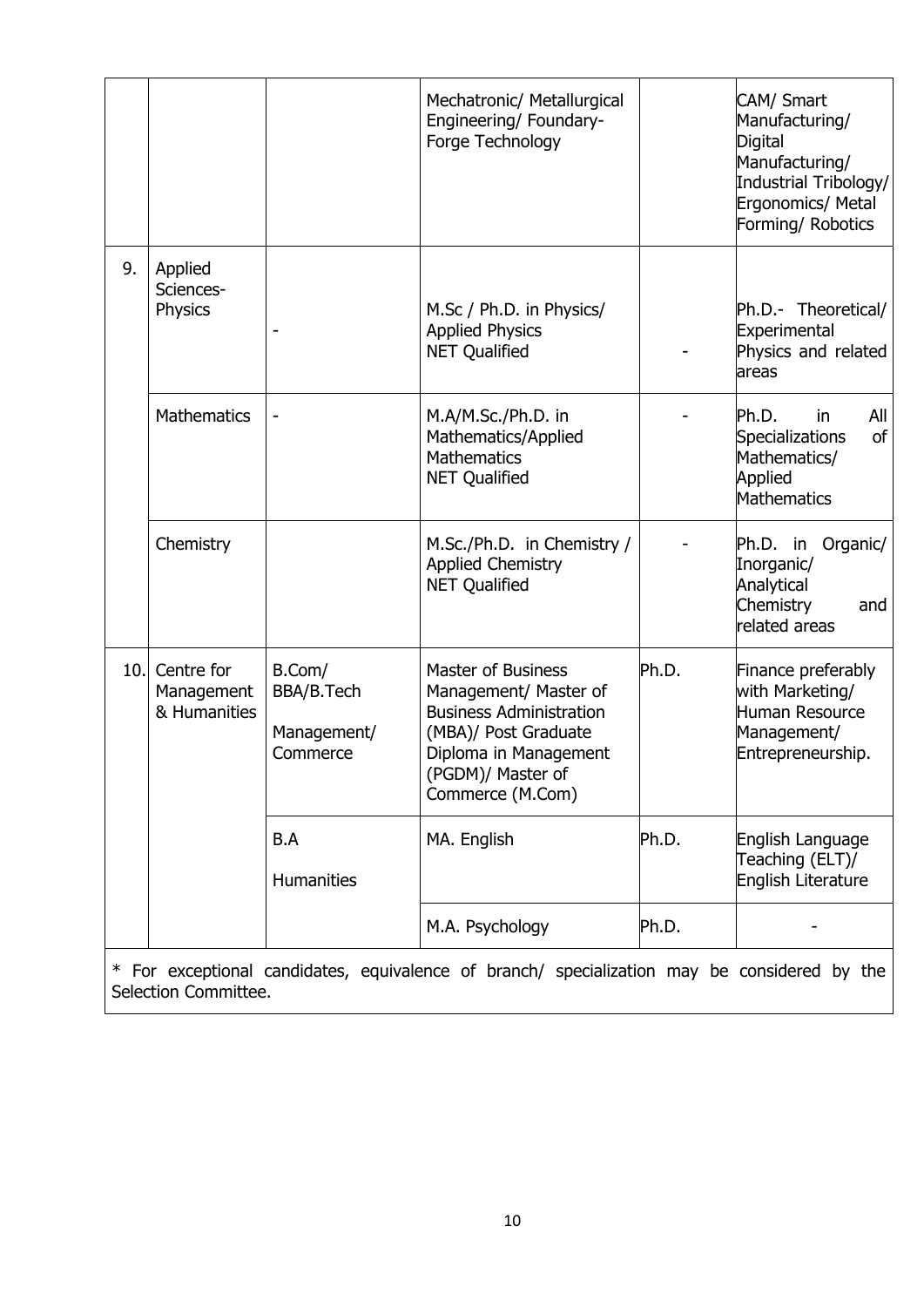#### **Pay Band, Academic Grade Pay and Allowances:**

| Professor (Academic Level 14)             |      | Entry Pay Rs.1,44,200/- |
|-------------------------------------------|------|-------------------------|
| Associate Professor (Academic Level 13A1) | di s | Entry Pay Rs.1,31,400/- |
| Assistant Professor (Academic Level 10)   |      | Entry Pay Rs.57,700/-   |

In addition, the post carry allowances (such as dearness allowance, house rent allowance, medical allowance, CCA etc.) as approved by the Chandigarh Administration and the Board of Governors / Board of Management of the institute.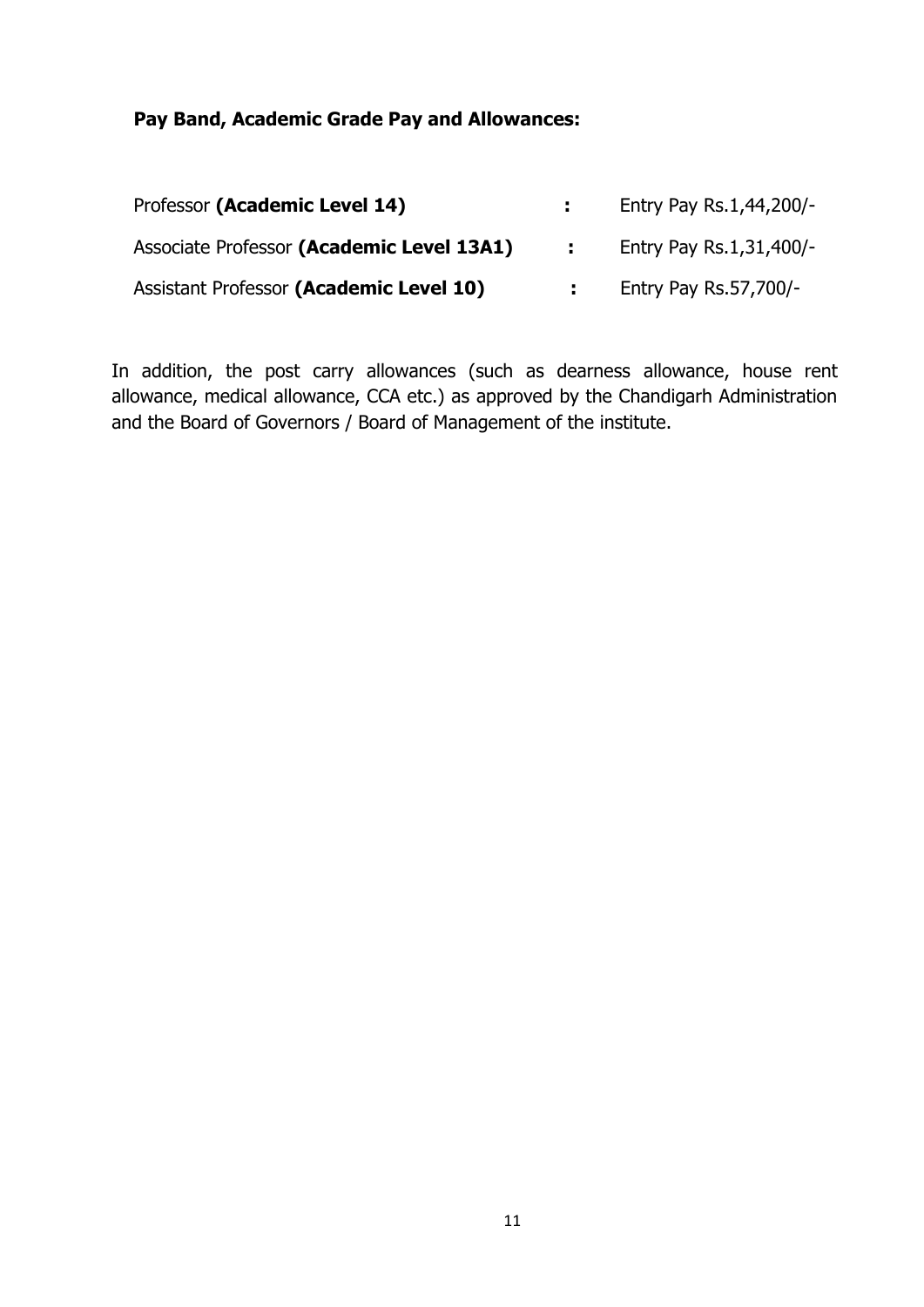#### **Terms & Conditions:**

- i) The candidate should be a citizen of India.
- ii) All candidates are required to apply online in the prescribed format with complete, correct information and attachments. The candidate will be solely responsible for the authenticity of the submitted information. Candidates are required to fill the application form as available on the Institute website www.pec.ac.in. The details regarding qualifications, experience, screening guidelines and indicative proformas etc. are available on the Institute website [www.pec.ac.in,](http://www.pec.ac.in/) along with this advertisement. The candidates are required to read these details before filling up the form.
- iii) Additional information to be filled by the candidates in the online application form as Table I of the Brochure. Proofs of the same should be brought at the time of interview.
- iv) The applications shall be assessed based on the weightage given to the performance of the candidate in different relevant parameters and his/her performance on a grading system proforma, based on Table II and Table III in the Brochure.
- v) The applications received shall be screened as per screening guidelines attached with this advertisement for short listing and recommending the applicants to be called for interview.

Mere fulfillment of the qualification or the eligibility criteria does not entitle an applicant to be necessarily considered or called for interview. Where number of applications received are more, the Institute reserves the right to shortlist the candidates to be called for presentation/interview in any manner as may be considered appropriate.

The minimum score requirement for Screening of applicants is indicated in the screening guidelines attached as **Table II & Table III** in the Brochure.

- vi) Application Form must also be accompanied by self-attested copies of Educational and Professional Qualifications, Experience, Caste Certificate/ PwBD Certificate/EWS Certificate, as the case may be, (in case claiming benefit of reservation).
- vii) Applicants seeking reservation benefit available for SC/OBC/PwBD categories must upload the necessary documents justifying the claim of respective reservation as per Govt. of India norms. The certificate uploaded should be in the format prescribed by the Govt. of India.
- viii) The benefit of reservation under EWS can be availed upon production of an Income and Asset Certificate issued by a Competent Authority as referred in the letter no.36039/1/2019-Estt(Res) dated 31.01.2019 notified by Govt. of India, Ministry of Personnel Public Grievances & Pensions, Department of Personnel & Training, New Delhi. The prescribed format for Income and Asset Certificate mentioned in the said letter shall only be accepted as proof of candidate's claim as belonging to EWS.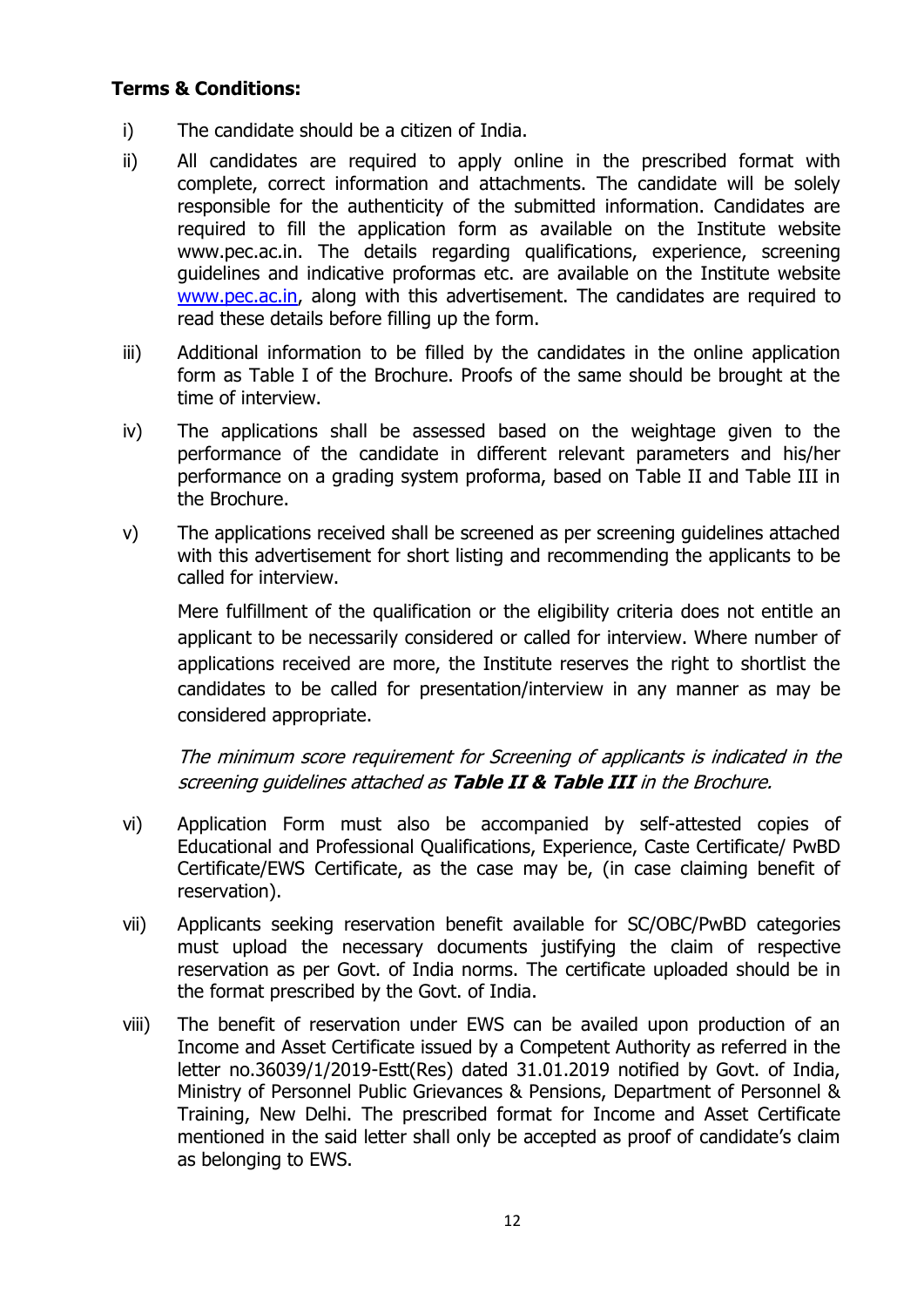- ix) In case the candidate wants to claim benefits under the PwBD category, the candidate's relevant disability should not be less than 40 per cent. Proof to this effect in the form of a valid Disability Certificate must be uploaded with the application.
- x) The appointment will be made on regular basis subject to initial probation period of duration two years as approved by the Board of Governors of the institute.
- xi) The appointment will be subject to the candidate being medically fit.
- xii) At present the age of retirement for faculty is 65 years.
- xiii) There is provision of residential accommodation (regular or transit) in campus subject to availability; otherwise the employees are entitled to draw house rent allowance.
- xiv) The appointees will be governed by new pension scheme as applicable to the employees appointed after 01.01.2004.
- xv) The employees can avail benefit of Leave Travel Concession as per applicable rules.
- xvi) Persons already employed in Government/semi Government organization should route their applications through proper channel. An advance copy may, however, be send in which case a no objection certificate (NOC) in the prescribed format attached below at **Annexure-A** from competent authority should be presented at the time of interview.
- xvii) Incomplete applications and those received after closing date or without requisite fees shall be rejected and no claim for refund of fee shall be entertained in any case.
- xviii) The candidates applying for more than one discipline/ post should submit the online application accordingly along with requisite fees for each post.
- xix) No documents will be accepted or considered by the Institute after submission of application form by the candidate and no subsequent request for its change will be considered or granted.
- xx) The OBC certificate, in the prescribed form only, issued by the competent authority declared by the Government of India will be accepted as proof in support of claim as OBC candidate.
- xxi) The posts reserved for visually disabled and hearing disabled persons shall be filled as per the Government of India norms.
- xxii) The Institute further reserves the right to amend the number of posts or not to fill any of the posts mentioned in the advertisement at its discretion without assigning any reason thereof.
- xxiii) The number of posts advertised can be varied as per the requirement of the Institute.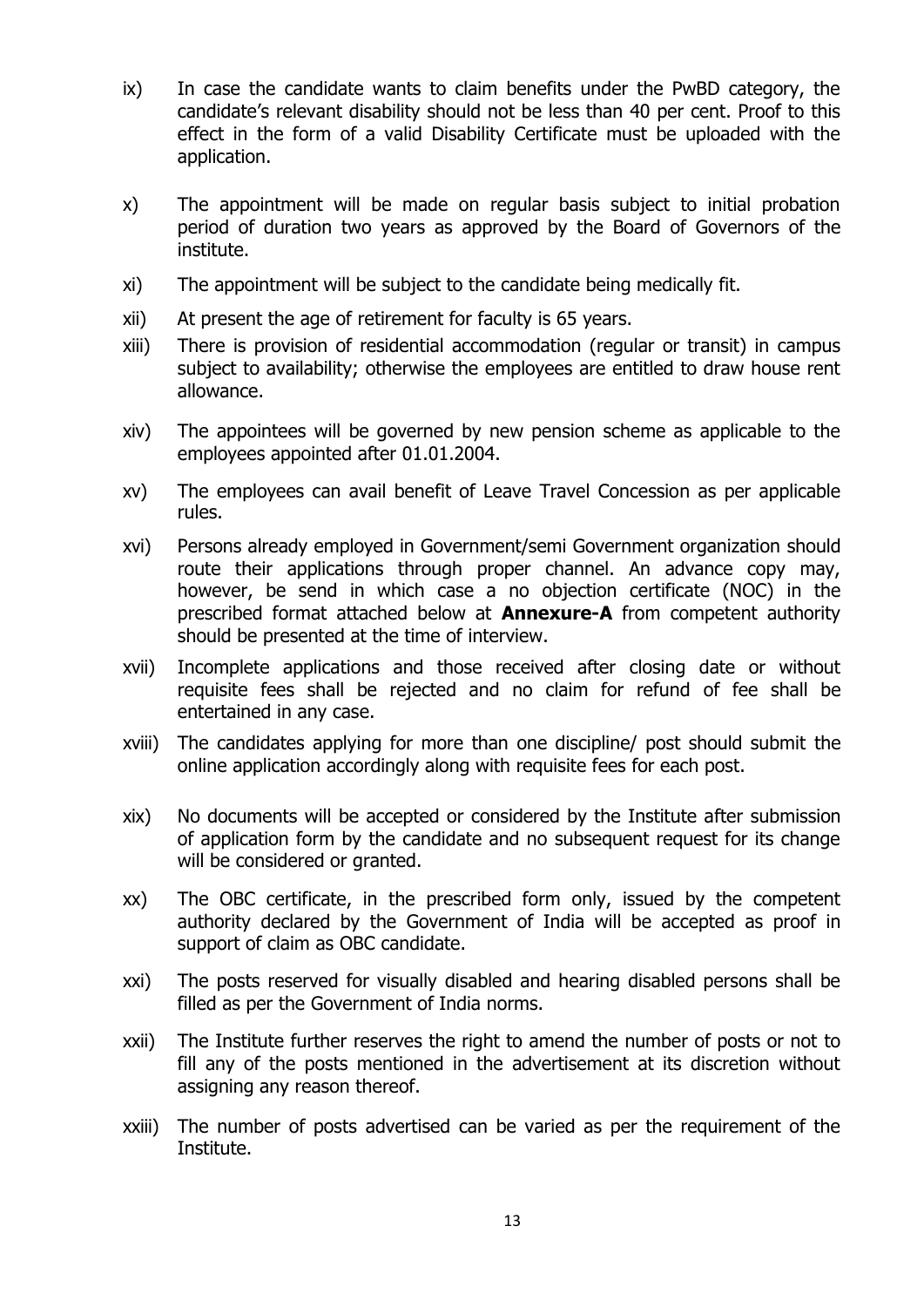- xxiv) In case of any dispute/ambiguity that may occur in the process of selection, the decision of the Institute Hearing Committee shall be final. Applicants are advised to satisfy themselves before applying that they possess the essential qualifications laid down in the advertisement.
- xxv) No TA/DA in connection with the submission of application form or appearing in the final interview will be paid to the candidate.
- xxvi) The candidates are required to fill up the online application form along with documentary evidences as on date 11.07.2022 upto 5.00PM.
- xxvii) It is mandatory for all the candidates to fill the form attached below at **Annexure-B** and send the same by speed post to the office of Dean Faculty Affairs, Punjab Engineering College (Deemed to be University), Sector-12, Chandigarh-160012 within ten days (i.e upto 21.07.2022) from the last date of submission of online application i.e. 11.07.2022.
- xxviii) For any clarification, please contact:

Dean Faculty Affairs Punjab Engineering College (Deemed to be University) Sector 12, Chandigarh, Tel: 91-172-2753090, E-mail: [deanfa@pec.edu.in](mailto:deanfa@pec.edu.in)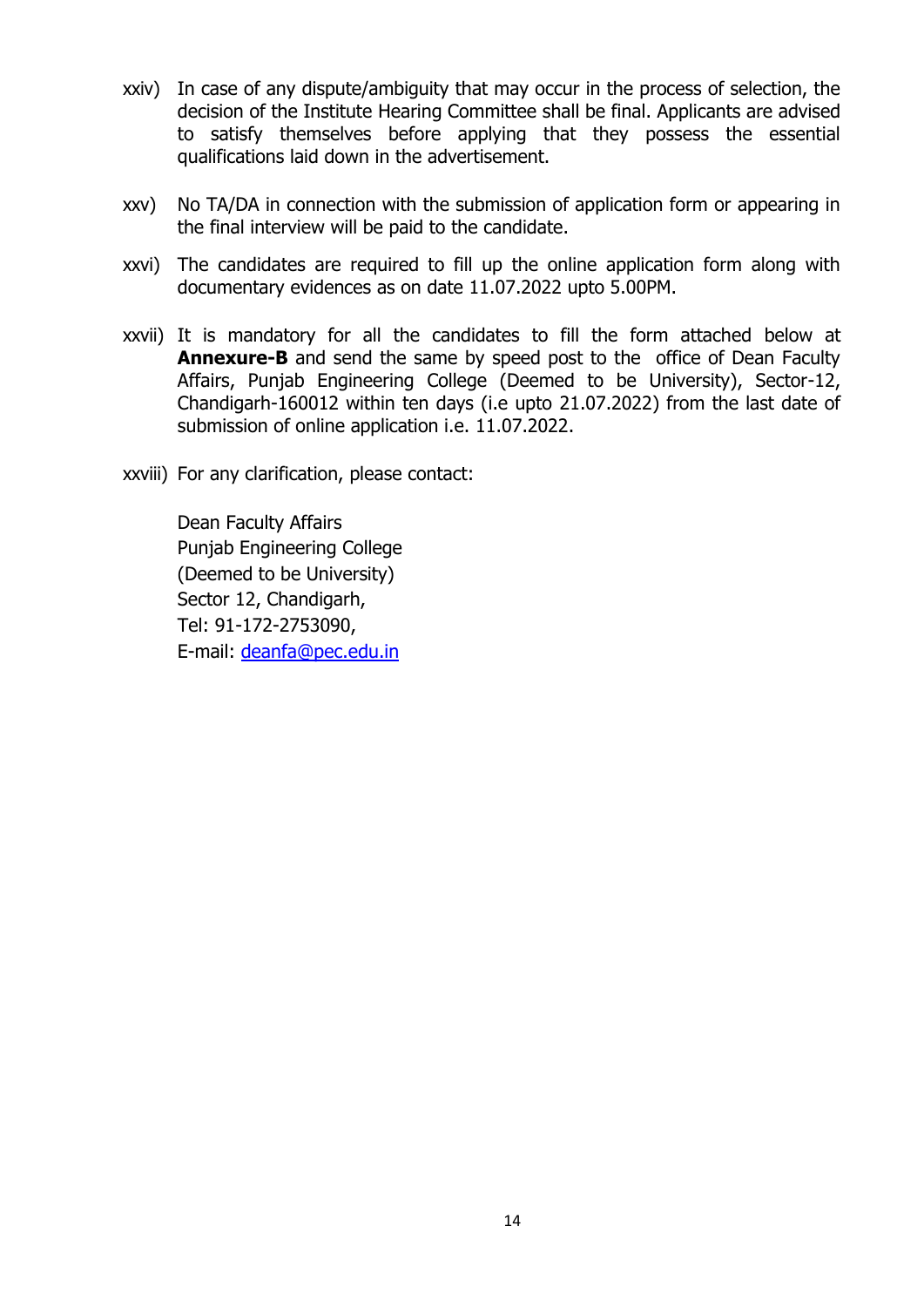**Annexure-A**

# **{Format for No Objection Certificate (NOC)}**

# **NO OBJECTION CERTIFICATE**

|  |                                                                           |                               | has joined in |    |
|--|---------------------------------------------------------------------------|-------------------------------|---------------|----|
|  |                                                                           | (Department name) of          |               |    |
|  |                                                                           | (Institute name)              |               | on |
|  |                                                                           |                               |               |    |
|  | post of _________________ w.e.f _____________ in the pay scale of         |                               |               |    |
|  | . At present, he/she is drawing basic pay of Rs.                          |                               |               |    |
|  | This institute has no objection if he/she applies for the post of         |                               |               |    |
|  |                                                                           | in Punjab Engineering College |               |    |
|  | (Deemed to be University) against the Advertisement vide __________ dated |                               |               |    |
|  |                                                                           |                               |               |    |

Signature of Head of Institute with stamp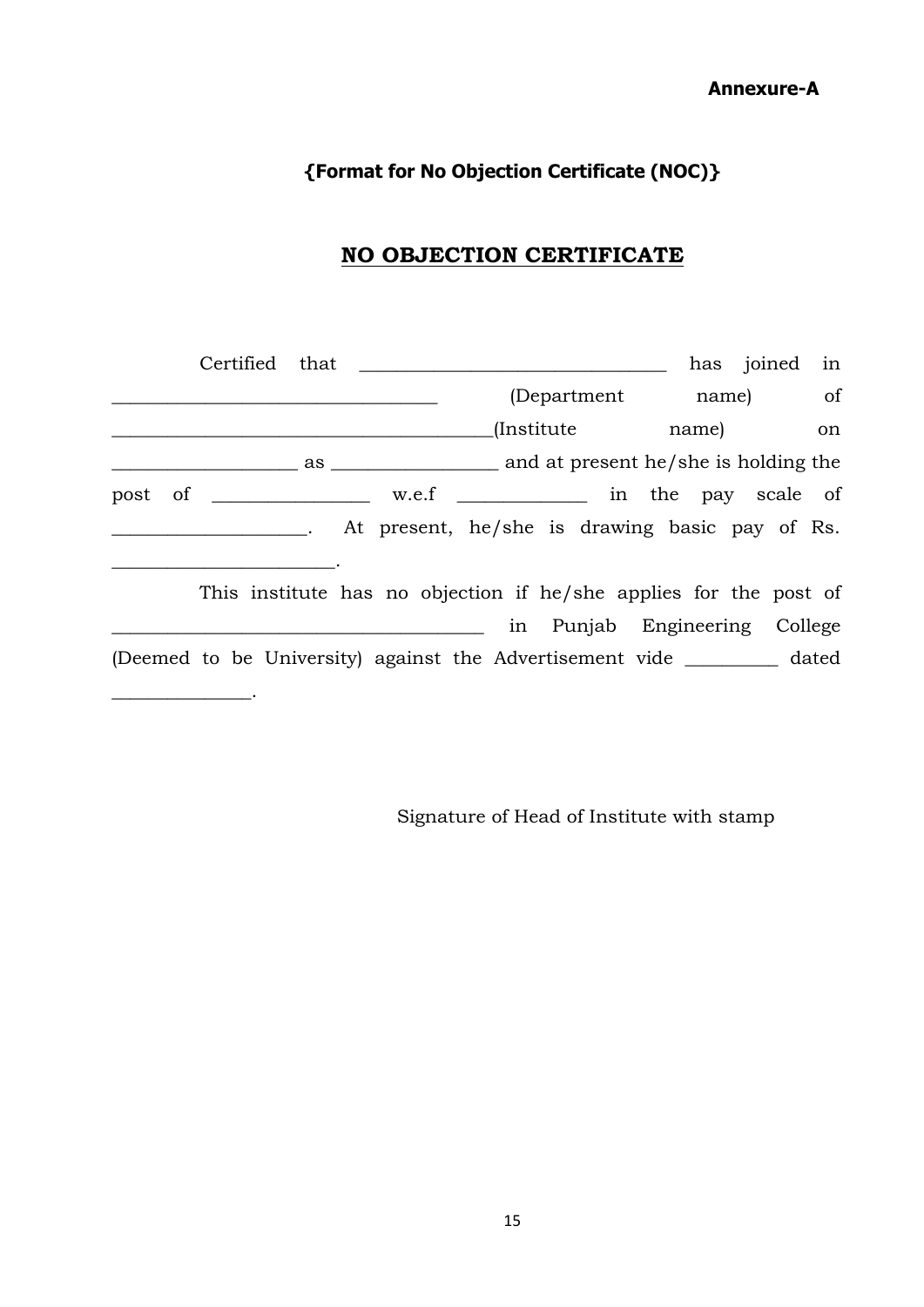

# **PUNJAB ENGINEERING COLLEGE**

**(DEEMED TO BE UNIVERSITY)** SECTOR 12, CHANDIGARH Phone No. 0172-2753090, Fax No. 0172-2745175

#### APPLICATION FORM FOR FACULTY POSITIONS

| Post Applied for:  |                     |
|--------------------|---------------------|
|                    |                     |
| Advertisement No.: |                     |
|                    | Affix Passport size |
|                    | Photograph          |
|                    |                     |

#### **1. Personal Details**

| $\overline{i}$ . | Name in Full (Block Letters): |                             |
|------------------|-------------------------------|-----------------------------|
| ii.              | Father's Name:                |                             |
| iii.             | Mother's Name:                |                             |
| iv.              | Date of Birth:                |                             |
| V.               | Nationality:                  |                             |
| vi.              | Gender:                       |                             |
| vii.             | Marital Status:               |                             |
| viii.            | Category                      |                             |
| ix.              | Email                         |                             |
| X.               | Mobile No.                    |                             |
| xi.              | Landline No.                  |                             |
| xii.             | Permanent address:            | Address for Correspondence: |
|                  |                               |                             |
|                  |                               |                             |
|                  |                               |                             |
|                  |                               |                             |
|                  |                               |                             |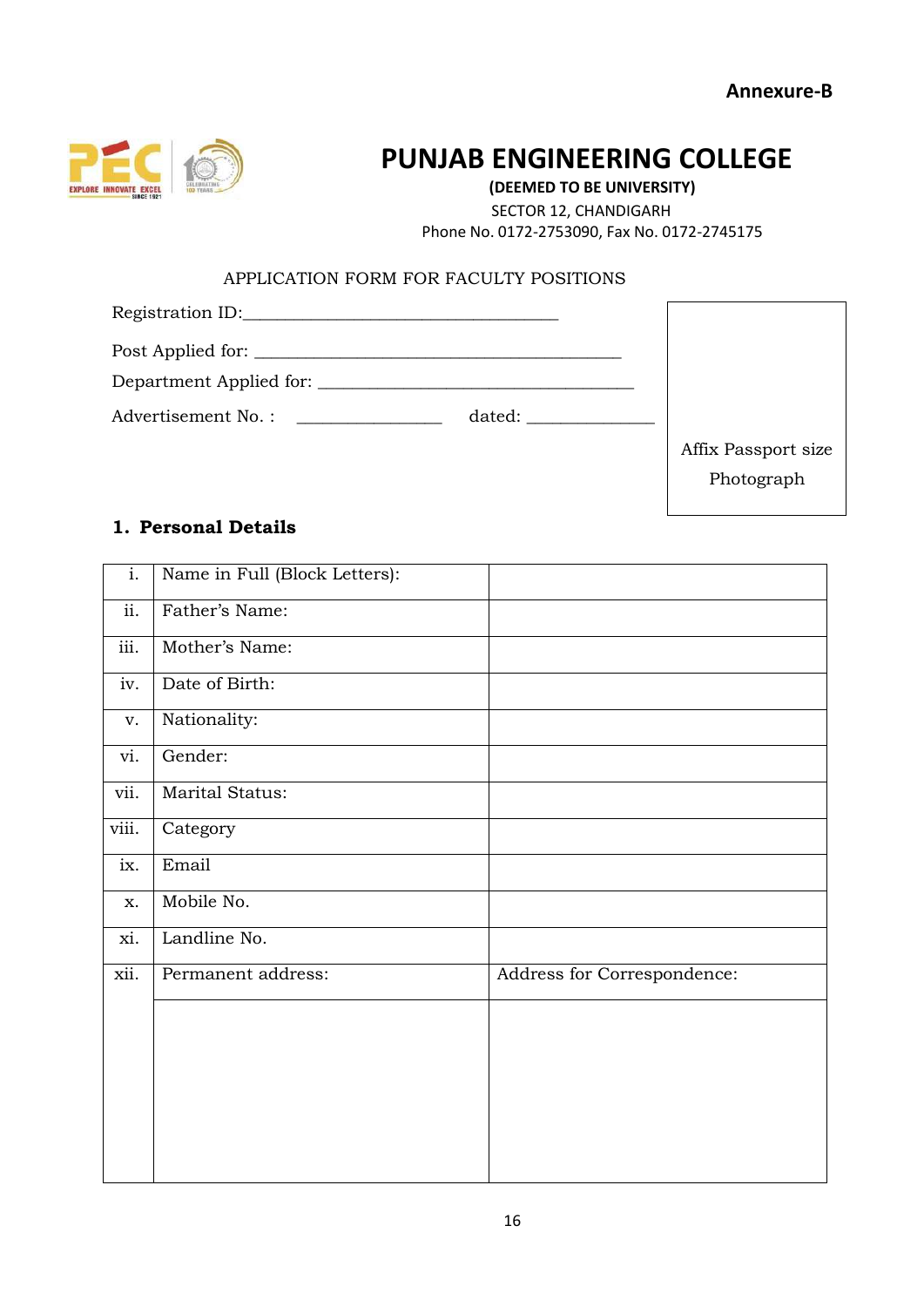| <b>Examinations</b> |            | <b>Name</b><br>of<br>the Board /<br>University | Year of<br>Passing | Percentage<br>of Marks /<br><b>CGPA</b><br><b>Obtained</b> | Division /<br><b>Class</b> | Branch/<br>Subjects/<br>Specializati<br>on |
|---------------------|------------|------------------------------------------------|--------------------|------------------------------------------------------------|----------------------------|--------------------------------------------|
| High School/Matric/ |            |                                                |                    |                                                            |                            |                                            |
| Secondary           |            |                                                |                    |                                                            |                            |                                            |
| Intermediate/       |            |                                                |                    |                                                            |                            |                                            |
| Sr. Secondary       |            |                                                |                    |                                                            |                            |                                            |
| Graduation B.E./    |            |                                                |                    |                                                            |                            |                                            |
|                     | B.Tech.    |                                                |                    |                                                            |                            |                                            |
|                     | B.A./B.Sc. |                                                |                    |                                                            |                            |                                            |
|                     | B.Com/BBA  |                                                |                    |                                                            |                            |                                            |
| Post                | M.E./      |                                                |                    |                                                            |                            |                                            |
| Graduation          | M.Tech/    |                                                |                    |                                                            |                            |                                            |
|                     | MSc/MA/    |                                                |                    |                                                            |                            |                                            |
|                     | M.Com/MBA  |                                                |                    |                                                            |                            |                                            |
| Other examinations, |            |                                                |                    |                                                            |                            |                                            |
| if any              |            |                                                |                    |                                                            |                            |                                            |

# **2. Academic Qualifications (Matric till post graduation):**

# **3. Research Degree(s):**

| Sr.<br>No. | Year of<br>Registration/<br>Admission | Thesis/Dissertation<br>Title | University/Institute | Salient<br>Feature<br>оf<br>your Ph.D.<br>Research<br>Work |
|------------|---------------------------------------|------------------------------|----------------------|------------------------------------------------------------|
|            |                                       |                              |                      |                                                            |

# **4. Additional Qualifications**

| Sr.<br>no. | Name of<br>Degree | Main<br>Subject | Percentage/Grade | Year | University/<br>Institution | State | Country |
|------------|-------------------|-----------------|------------------|------|----------------------------|-------|---------|
|            |                   |                 |                  |      |                            |       |         |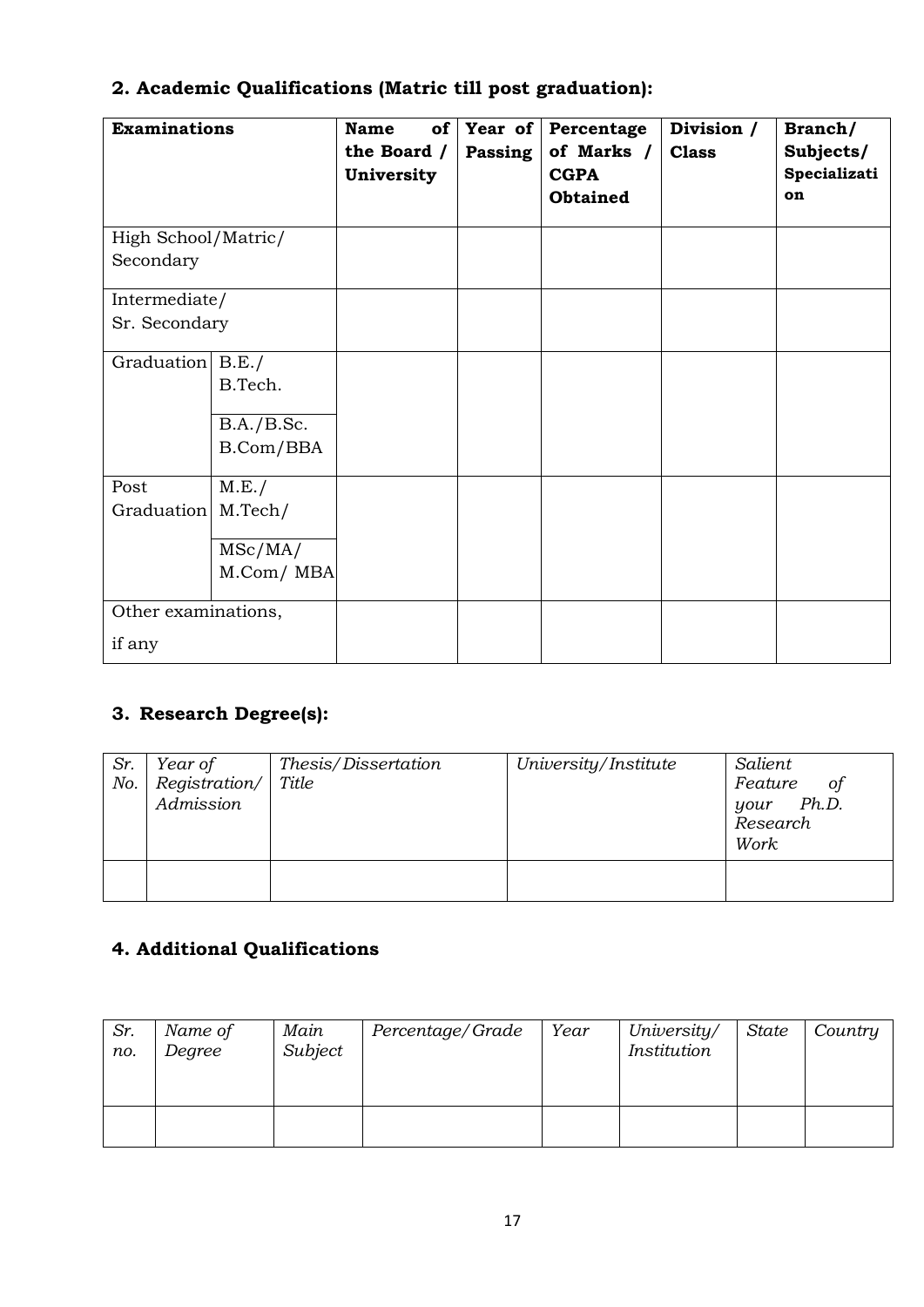#### **5. Experience** (*Full Time Teaching Experience)*

| Sr. Name of     | Designation | Status                | Pau          | Scale/ Programme | Course | Work        | From | To |
|-----------------|-------------|-----------------------|--------------|------------------|--------|-------------|------|----|
| No. University/ |             | $($ Regular $/$       | Consolidated |                  |        | equivalent  |      |    |
| College/        |             | Adhoc/Contract Salary |              |                  |        | Asst.<br>tο |      |    |
| Institute/      |             | Temporary)            |              |                  |        | Professor   |      |    |
| Organization    |             |                       |              |                  |        | or Higher   |      |    |
|                 |             |                       |              |                  |        |             |      |    |

#### **6. Full-time Research / Industry Experience (Post-doctoral Fellow, Research Associate, Research Scientist etc.)**

| Sr. Name of University/ | Designation | Pau    | Scale/       | Details   | Οİ | Work        | From | To |
|-------------------------|-------------|--------|--------------|-----------|----|-------------|------|----|
| No. Institute/Industry  |             |        | Consolidated | work done |    | equivalent  |      |    |
|                         |             | Salary |              |           |    | Asst.<br>to |      |    |
|                         |             |        |              |           |    | Professor   |      |    |
|                         |             |        |              |           |    | or Hiaher   |      |    |

#### **7. Present Employment Details (If working)**

| <b>Organization Name</b> | Position Held | Date of Appointment | Status  <br>Present<br>(Regular/Adhoc/Contract/<br>Temporary) |
|--------------------------|---------------|---------------------|---------------------------------------------------------------|
|                          |               |                     |                                                               |

#### **Declaration:**

I have read the applicable guidelines, which are binding. I do hereby solemnly declare that the information given, the statements made and documents uploaded with the application form are correct and true to the best of my knowledge and belief. If any information given by me in this application is found to be false or misleading, my candidature is liable to be cancelled and I may be subjected to legal/disciplinary proceedings.

Signature of the applicant

Place & Date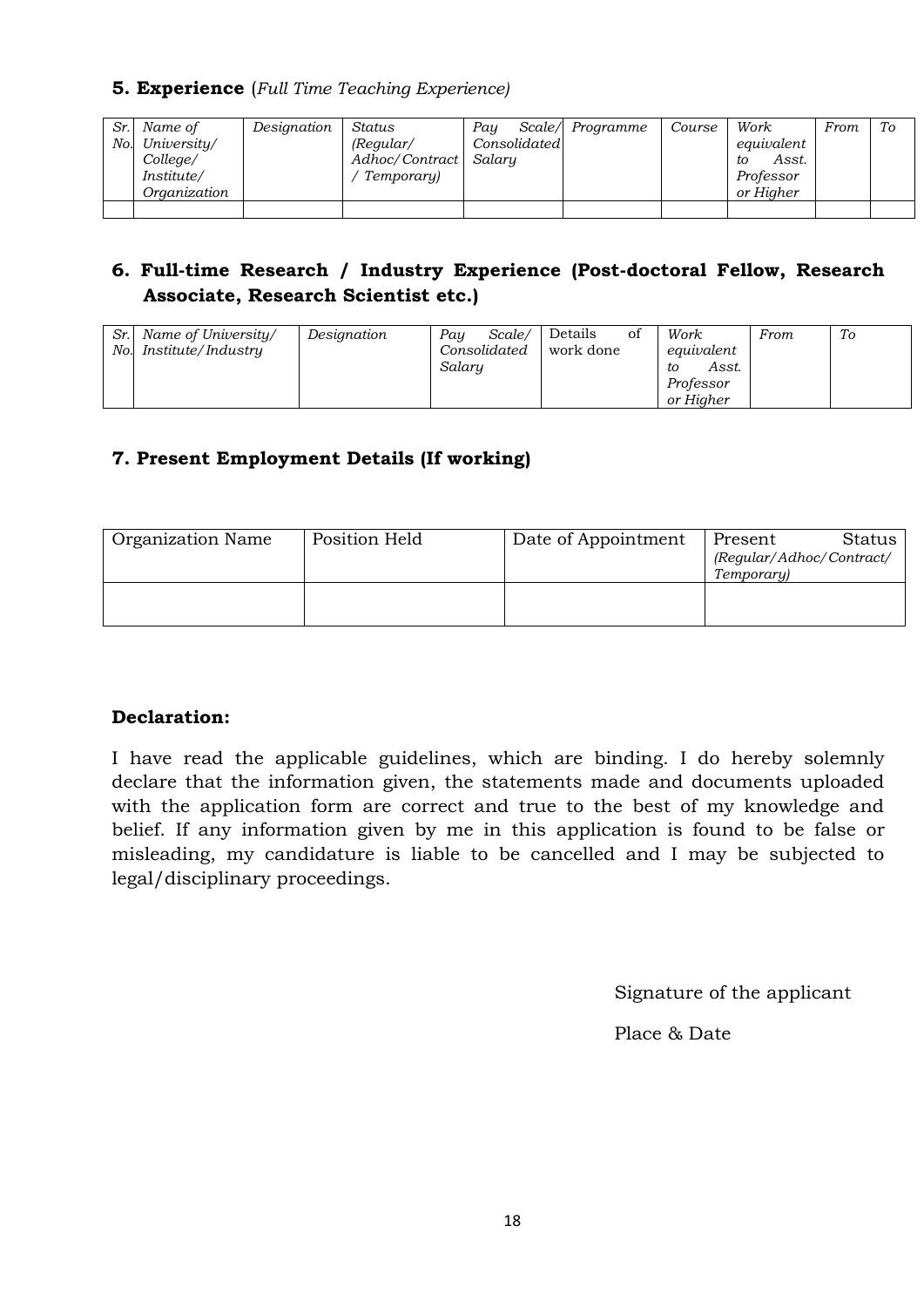### **Additional Information to be filled by the candidates in the online application form.**

#### **Table I**

| S.  | Activity                                                                                      |
|-----|-----------------------------------------------------------------------------------------------|
| No. |                                                                                               |
| 1.  | Teaching: (Number of classes taught/total classes assigned)x100%                              |
|     | (Classes taught includes sessions on tutorials, lab and other teaching related<br>activities) |
| 2.  | Involvement in the University/College students related activities/research                    |
|     | activities:                                                                                   |
|     | (a) Administrative responsibilities such as Head, Chairperson/<br>Dean/                       |
|     | Director/Co-ordinator, Warden etc.                                                            |
|     | (b) Examination and evaluation duties assigned by the college / university or                 |
|     | attending the examination paper evaluation.                                                   |
|     | (c) Student related co-curricular, extension and field based activities such as               |
|     | student clubs, career counselling, study visits, student seminars and                         |
|     | other events, cultural, sports, NCC, NSS and community services.                              |
|     | (d) Organising seminars/ conferences/ workshops, other college/university                     |
|     | activities.                                                                                   |
|     | (e) Conducting minor or major research project sponsored by national or                       |
|     | international agencies.                                                                       |

### **Note: Proofs of all the above should be brought at the time of interview.**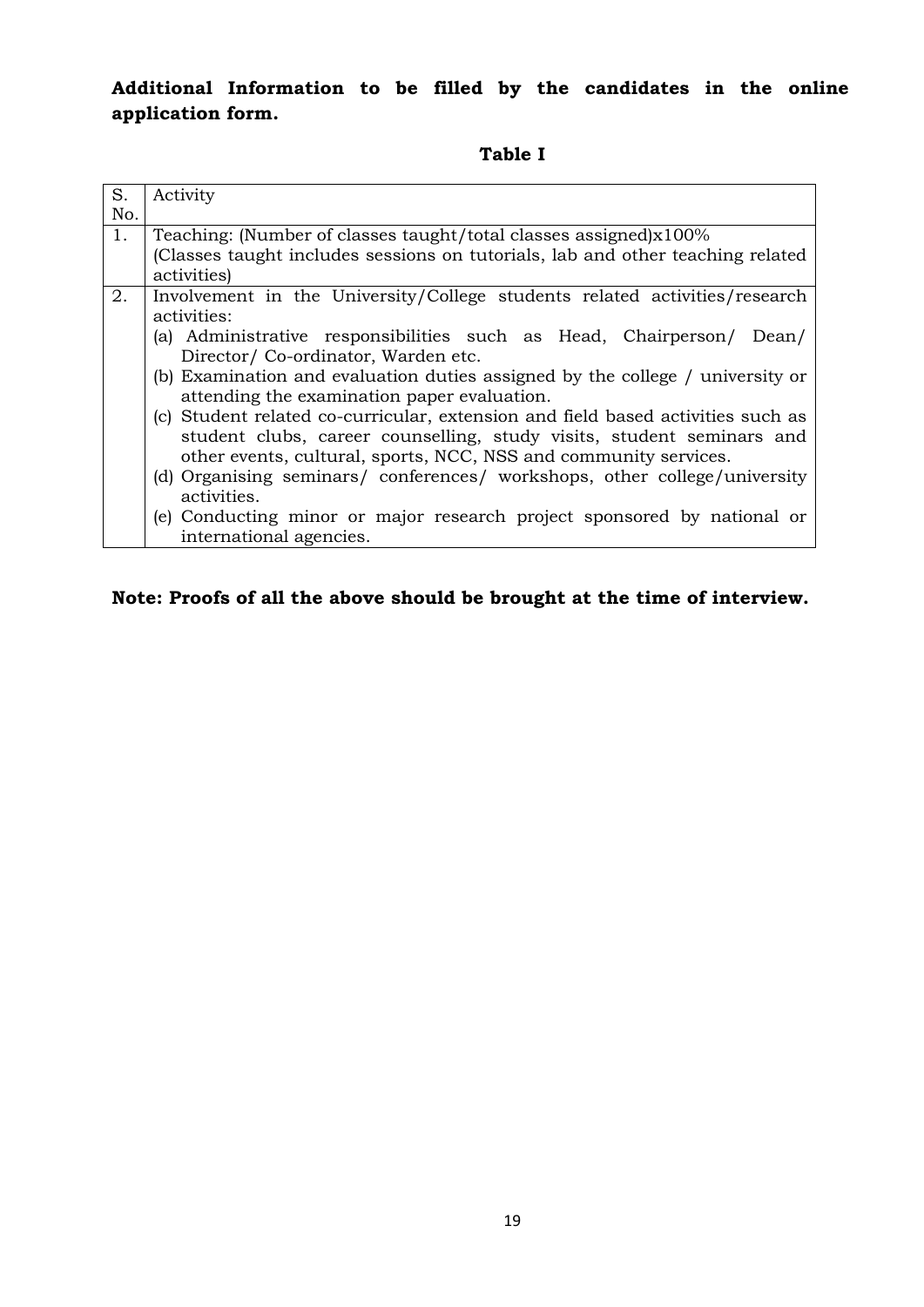#### **Guidelines for Screening / shortlisting of candidates with minimum requirement for appointment to the post of Professor & Associate Professor in the Institute.**

Applications received for the faculty positions at the level Professor& Associate Professor shall be screened as per details given below:

#### **I. Academic/ Research Score for Professor & Associate Professor**

(Assessment would be based on evidence produced by the teacher such as: copy of publications, project sanction letter, utilization and completion certificates issued by the University and acknowledgements for patent filing and approval letters, students' Ph.D. award letter, etc.)

| S.N.             | Academic/ Research Activity                        | Faculty of Sciences/     | Faculty of Languages/    |
|------------------|----------------------------------------------------|--------------------------|--------------------------|
|                  |                                                    | Engineering & other      | Humanities/ Arts/ Social |
|                  |                                                    | related disciplines      | Sciences/ Commerce/      |
|                  |                                                    | (Marks per document)     | Management & other       |
|                  |                                                    |                          | related disciplines      |
| A                |                                                    |                          |                          |
| 1.               | <b>Research Papers in Peer-</b>                    | 08 per paper +           | 10 per paper $+$         |
|                  | Reviewed/SCI/UGC/AICTE listed Journals             | Augmented marks*         | Augmented marks *        |
|                  |                                                    | (page No. 19)            | (Page No. 19)            |
| 2.               | <b>Publications (other than Research papers)</b>   |                          |                          |
|                  | (a) Books authored which are published by;         |                          |                          |
| (i)              | International publishers                           | 12                       | 12                       |
| (ii)             | <b>National Publishers</b>                         | 10                       | 10                       |
| (iii)            | Chapter in Edited Book                             | 05                       | 05                       |
| (iv)             | Editor of Book by International Publisher          | 10                       | 10                       |
| (v)              | Editor of Book by National Publisher               | 08                       | 08                       |
|                  | (b) Translation works in Indian and Foreign        |                          |                          |
|                  | Languages by qualified faculties                   |                          |                          |
| (i)              | Chapter or Research paper                          | 03                       | 03                       |
| (ii)             | <b>Book</b>                                        | 08                       | 08                       |
| $\overline{3}$ . | <b>Creation of ICT mediated Teaching Learning</b>  |                          |                          |
|                  | pedagogy and content and development of            |                          |                          |
|                  | new and innovative courses and curricula           |                          |                          |
|                  | (a) Development of Innovative pedagogy             | 05                       | 05                       |
|                  | (b) Design of new curricula and courses            | 02 per curricula/ course | 02 per curricula/ course |
|                  | (c) MOOCs                                          |                          |                          |
| (i)              | Development of complete MOOCs in 4 quadrants       | 20                       | 20                       |
|                  | (4 credit course) (In case of MOOCs of lesser      |                          |                          |
|                  | credits 05 marks/credit)                           |                          |                          |
| (i)              | MOOCs (developed in 4 quadrant) per                | 05                       | 05                       |
|                  | module/lecture                                     |                          |                          |
| (iii)            | Content writer/subject matter expert for each      | 02                       | 02                       |
|                  | module of MOOCs (at least one quadrant)            |                          |                          |
| (iv)             | Course Coordinator for MOOCs (4 credit course)(In  | 08                       | 08                       |
|                  | case of MOOCs of lesser credits 02 marks/credit)   |                          |                          |
|                  | (d) E-Content                                      |                          |                          |
| (i)              | Development of e-Content in 4 quadrants for a      | 12                       | 12                       |
|                  | complete course/e-book                             |                          |                          |
| (ii)             | e-Content (developed in 4 quadrants) per module    | 05                       | 05                       |
| (iii)            | Contribution to development of e-content module    | 02                       | 02                       |
|                  | in complete course/paper/e-book (at least one      |                          |                          |
|                  | quadrant)                                          |                          |                          |
| (iv)             | Editor of e-content for complete course/ paper /e- | 10                       | 10                       |
|                  | book                                               |                          |                          |
| 4.               | (a) Research guidance                              |                          |                          |

#### **Table II**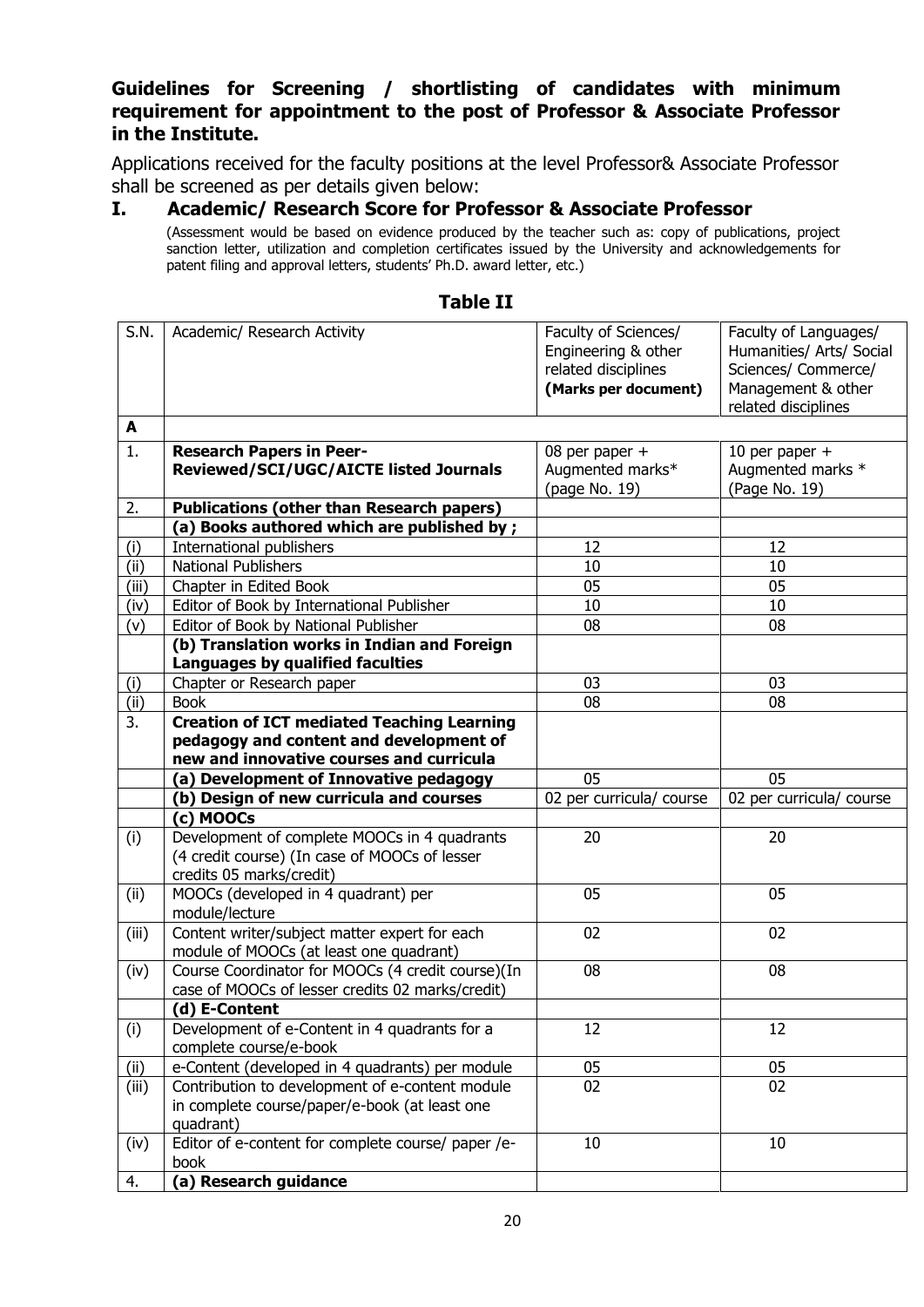|     | Ph.D.                                                                                                     | 10 per degree awarded         |       | 10 per degree awarded         |
|-----|-----------------------------------------------------------------------------------------------------------|-------------------------------|-------|-------------------------------|
|     |                                                                                                           | 05 per thesis submitted       |       | 05 per thesis submitted       |
|     | P.G dissertation                                                                                          | 02 per degree awarded         |       | 02 per degree awarded         |
|     | (b) Research Projects Completed                                                                           |                               |       |                               |
|     | More than 10 lakhs upto 50 lakhs                                                                          | 10                            |       | 10                            |
|     | Less than 10 lakhs                                                                                        | 05                            |       | 05                            |
|     | (c) Research Projects Ongoing:                                                                            |                               |       |                               |
|     | More than 10 lakhs upto 50 lakhs                                                                          | 05                            |       | 05                            |
|     | Less than 10 lakhs                                                                                        | 02                            |       | 02                            |
|     | (d) Consultancy less than 10 lakhs                                                                        | 03                            |       | 03                            |
| 5.  | (a) Patents                                                                                               |                               |       |                               |
|     | International                                                                                             | 10                            |       | 10                            |
|     | National                                                                                                  | 07                            |       | 07                            |
|     | (b)<br>*Policy<br><b>Document</b><br>(Submitted<br>to                                                     | <b>International</b><br>an    |       |                               |
|     | body/organisation like UNO/UNESCO/World                                                                   | <b>Bank/International</b>     |       |                               |
|     | Monetary Fund etc. or Central Government or State Government)                                             |                               |       |                               |
|     | International                                                                                             | 10<br>07                      |       | 10<br>07                      |
|     | National                                                                                                  |                               |       |                               |
|     | <b>State</b>                                                                                              | 04                            |       | 04                            |
|     | (c) Awards/Fellowship                                                                                     |                               |       |                               |
|     | International                                                                                             | 07                            |       | 07                            |
|     | National                                                                                                  | 05                            |       | 05                            |
| 6.  | *Invited lectures / Resource Person/ paper                                                                |                               |       |                               |
|     | presentation in Seminars/ Conferences/full<br>paper in Conference Proceedings (Paper                      |                               |       |                               |
|     | presented in Seminars/Conferences and also                                                                |                               |       |                               |
|     | published as full paper in Conference                                                                     |                               |       |                               |
|     | Proceedings will be counted only once)                                                                    |                               |       |                               |
|     | International (Abroad)                                                                                    | 07                            |       | 07                            |
|     | International (within country)                                                                            | 05                            |       | 05                            |
|     | National                                                                                                  | 03                            |       | 03                            |
|     | State/University                                                                                          | 02                            |       | 02                            |
|     | * The combined research score from the categories of 5(b)-Policy Document and 6-Invited lectures/Resource |                               |       |                               |
|     | Person/Paper presentation shall have an upper capping of thirty percent of the minimum required           |                               |       |                               |
|     | academic/research score i.e. Professor: 36 points and Associate Professor: 22 points.                     |                               |       |                               |
|     |                                                                                                           |                               |       |                               |
|     | Total Score in any three categories of Section A of Table II(1-6)=                                        |                               |       |                               |
|     | (Minimum of 120 score for Professor and 75 score for Associate Professor is required)                     |                               |       |                               |
| В   |                                                                                                           |                               |       |                               |
| 7.  | For UG/PG/PhD /Post Doctoral research experience of one year                                              |                               |       | 15 points each upto a         |
| (a) | minimum in foreign University/ Institution ranking among top                                              |                               |       | maximum of 60                 |
|     | 500 in World University ranking (in last three years) OR from Top                                         |                               |       |                               |
|     | 50 NIRF ranked Institutions/ University (in last three years                                              |                               |       |                               |
|     | 2019-2021)                                                                                                |                               |       |                               |
|     | <b>OR</b>                                                                                                 |                               |       |                               |
|     | For UG/PG/PhD /Post Doctoral research experience of one year                                              |                               |       | 10 points each upto a maximum |
|     | minimum in top 51-100 NIRF ranked Institutions/ University (in                                            |                               | of 40 |                               |
|     | last three years 2019-2021)                                                                               |                               |       |                               |
|     | <b>OR</b>                                                                                                 |                               |       |                               |
|     | For UG/PG/PhD /Post Doctoral research experience of one year                                              | 05 points each upto a maximum |       |                               |
|     | minimum in any other recognized Institutions/University                                                   |                               | of 20 |                               |
| b)  | Additional points for SCI/SCIE/SSCI indexed journal as 1 <sup>st</sup> , 2 <sup>nd</sup> or               |                               |       | 05 points each                |
|     | corresponding author                                                                                      |                               |       |                               |
| c)  | Additional points for Research Projects of Rs.50 Lakh or more                                             |                               |       | 10 points each                |
|     | (completed)<br>Additional points for consultancy of Rs.10 Lakh or more                                    |                               |       |                               |
| d)  |                                                                                                           |                               |       | 10 points each                |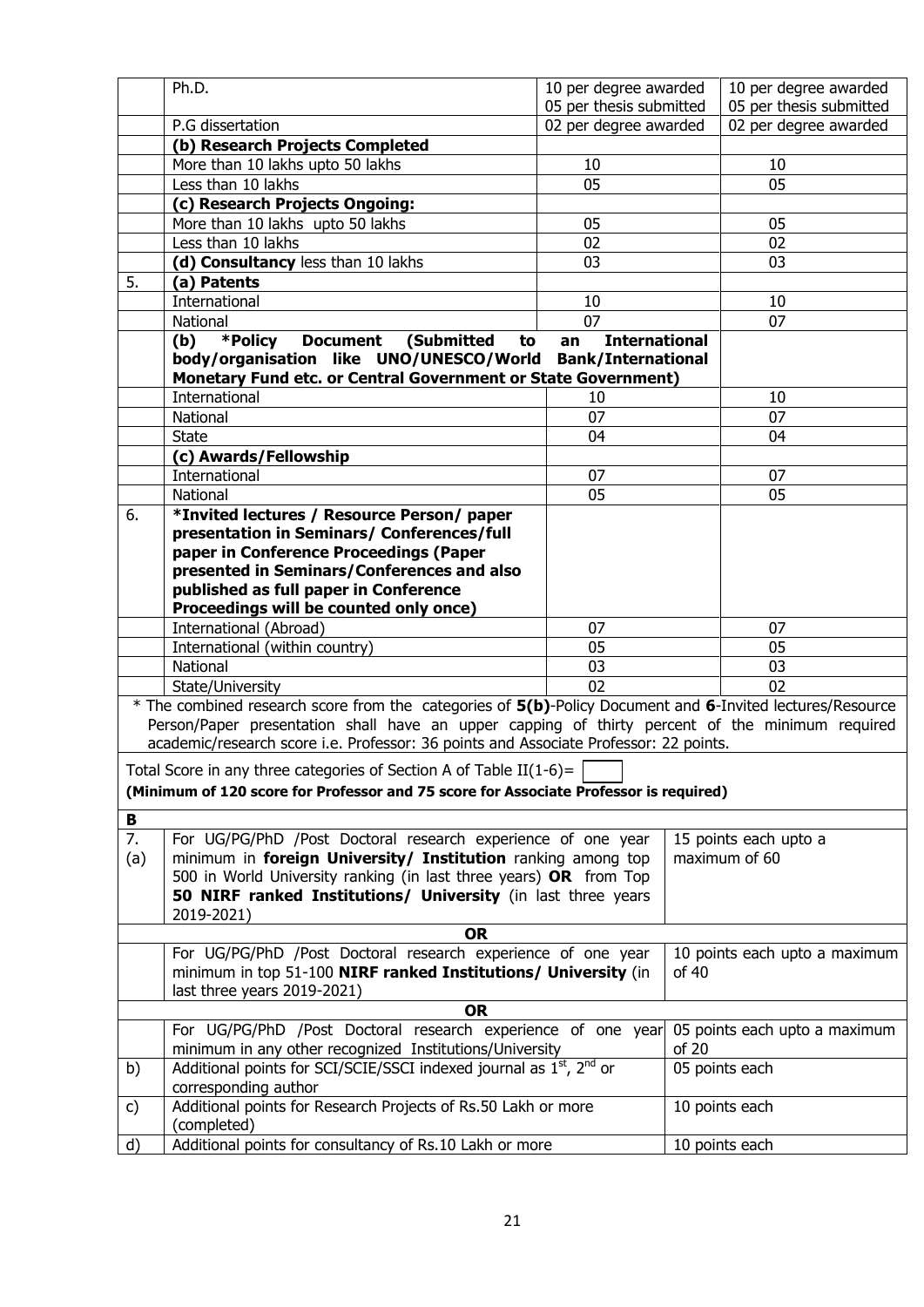| e) | For any Administrative Responsibilities like Director/Head/Dean   10 points only<br>/Associate Dean / TEQIP Co-ordinator /<br>Warden for a minimum<br>period of one year |                |
|----|--------------------------------------------------------------------------------------------------------------------------------------------------------------------------|----------------|
|    | For organizing Secretary of International / National Conference /<br>Seminar/ Workshop (Maximum for 02 to be considered)                                                 | 05 points each |

#### **\*The Research score for research papers would be augmented as follows:**

Peer-Reviewed or UGC-listed Journals (Impact factor to be determined as per Thomson Reuters list):

- i) Paper in refereed journals without impact factor 5 Points
- ii) Paper with impact factor less than 1 10 Points
- $\overline{iii}$  Paper with impact factor between 1 and 2  $-15$  Points
- $iv)$  Paper with impact factor between 2 and 5  $-20$  Points
- $v$ ) Paper with impact factor between 5 and 10  $-$  25 Points
- vi) Paper with impact factor  $>10$  30 Points
	- (a) Two authors: 70% of total value of publication for each author.
	- (b) More than two authors: 70% of total value of publication for the First/Principal/Corresponding author and 30% of total value of publication for each of the joint authors

Joint Projects: Principal Investigator and Co-investigator would get 50% each.

Note:

- Paper presented if part of edited book or proceeding then it can be claimed only once.
- For joint supervision of research students, the formula shall be 70% of the total score for Supervisor and Co-supervisor. Supervisor and Co-supervisor, both shall get 7 marks each.

#### **II. Screening/Shortlisting of candidates: Criteria and Process.**

- 1. **The Screening Committee will draw the firstlist of candidates indicating total Academic/Research score. For Professor, a minimum of One Twenty (120) and for Associate Professor minimum of Seventy Five (75) Academic / Research Score (in any three categories of Section A of Table II) will be included in the first list of candidates.**
- 2. The grand total score (section  $A + B$  of Table II) secured by candidates will be considered for those fulfilling the **criteria as per II 1**. above, for final shortlisting of candidates to be called for the interview.
- 3. In case of any dispute with regard to screening/shortlisting of the applications, the decision of the Screening Committee/Institute Hearing Committee shall be final.
- 4. The status of short-listing will be made available on the institute website of the respective applicants for information.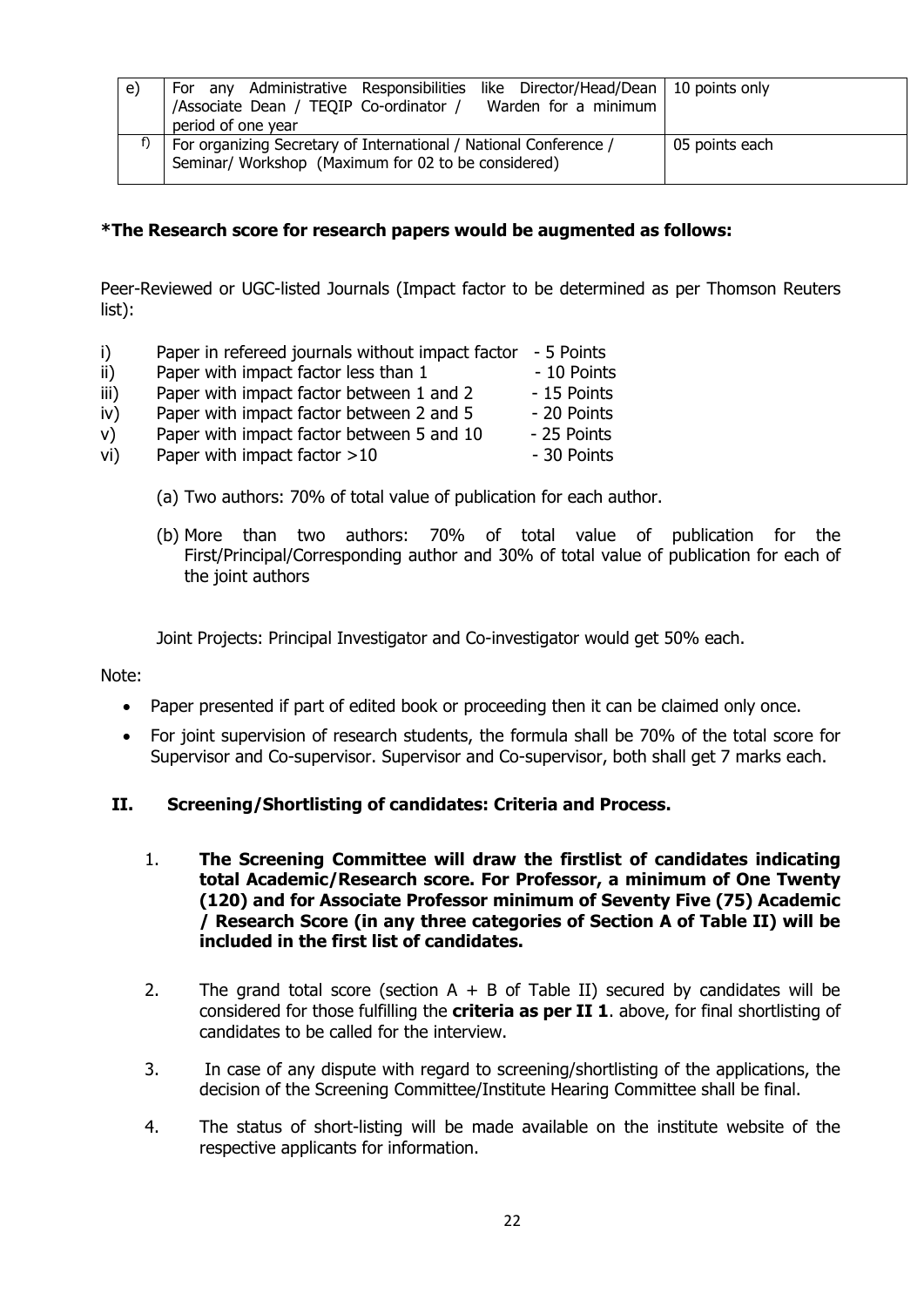#### **III. Important Note**

- 1. The entire onus of the content/authenticity of the information being uploaded in the form of application and its attachments shall exclusively rest with the applicant in terms of eligibility for recruitment and for subsequent selection through due process.
- 2. The Institute shall, in no way, be responsible for any error/omission/commission/suppression of relevant information by the applicant knowingly/unknowingly/overtly/covertly while filling up the application form and uploading the documents required therein.
- 3. In case the applicant gets screened/selected/appointed on the basis of the credentials furnished by him/her which are on scrutiny, found to be incorrect/inadmissible/forged/fabricated/falsified, his/her candidature shall be liable to be cancelled at any stage of the recruitment/at any time during the tenure of the service and appropriate legal action under applicable law shall be initiated against the applicant.
- 4. The Institute reserves the right to modify/withdraw/cancel any communication made to the applicant. In case of any dispute arising out of such a situation, the decision of the Institute shall be final and binding on the applicant.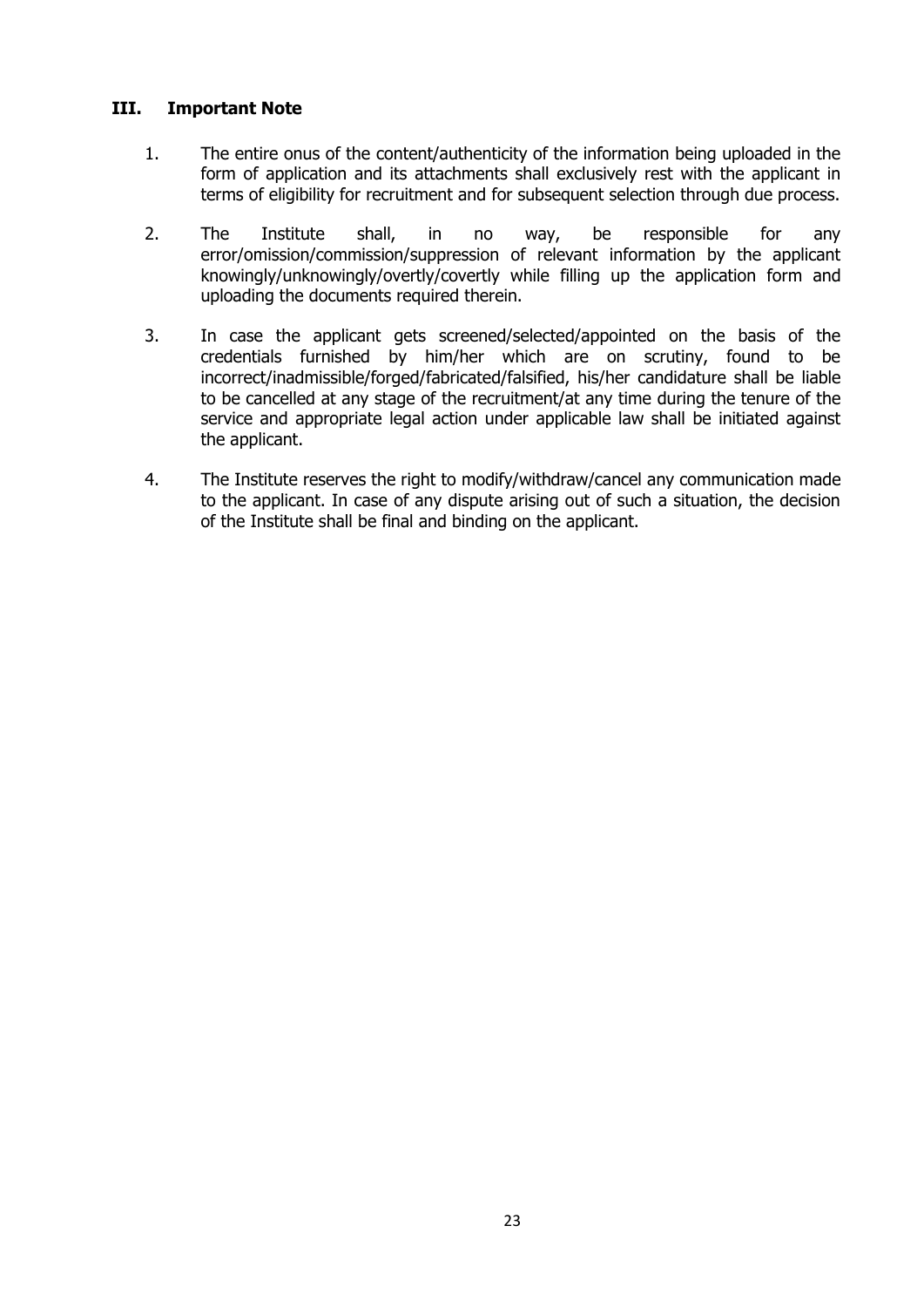#### **Guidelines for Screening / Shortlisting of candidates for appointment to the post of Assistant Professor.**

Applications received for the faculty position shall be screened on the basis of the academic and other related credentials of the candidates through the criteria detailed in this document.

#### **I. Criteria for Screening/Shortlisting of the candidates for the interview.**

For the post of Assistant Professor, the criteria for evaluation of candidates for determining their eligibility will be as per the table-III below:

| $\overline{\mathsf{S}}$ .                            | Examination                                                                                                                                                                                                                                                                        | Maxi. Marks                    | Maxi. Marks                            | Remarks                                                       |  |  |
|------------------------------------------------------|------------------------------------------------------------------------------------------------------------------------------------------------------------------------------------------------------------------------------------------------------------------------------------|--------------------------------|----------------------------------------|---------------------------------------------------------------|--|--|
| no                                                   |                                                                                                                                                                                                                                                                                    | For Engg.                      | For Others                             |                                                               |  |  |
| А.                                                   |                                                                                                                                                                                                                                                                                    |                                |                                        |                                                               |  |  |
| 1.                                                   | Class X                                                                                                                                                                                                                                                                            | 5                              | 5                                      | CGPA or Percentage/20                                         |  |  |
| 2.                                                   | Class XII                                                                                                                                                                                                                                                                          | 5                              | 5                                      | CGPA or Percentage/20                                         |  |  |
| 3.                                                   | BE/B.Tech/BSc/BA/B.Com/BBA                                                                                                                                                                                                                                                         | 20                             | 20                                     | 2 * (CGPA or Percentage/10)                                   |  |  |
| 4.                                                   | ME/M.Tech                                                                                                                                                                                                                                                                          | 30                             | 30                                     | 3 * (CGPA or Percentage/10)                                   |  |  |
|                                                      | MSc/MA/M.Com/MBA                                                                                                                                                                                                                                                                   |                                |                                        |                                                               |  |  |
| 5.                                                   | NET/NET-JRF/GATE                                                                                                                                                                                                                                                                   | 05                             | 05                                     | If yes, else 0                                                |  |  |
| в.                                                   |                                                                                                                                                                                                                                                                                    |                                |                                        |                                                               |  |  |
| 6.                                                   | Research publications in<br>SCI/SCIE/SSCI indexed journal as<br>$1st$ , $2nd$ or corresponding author<br>$(1.0$ mark each)                                                                                                                                                         | 10                             | 10                                     | Best ten papers                                               |  |  |
| 7.                                                   | Relevant Experience<br>(Teaching, Research Organization/<br>Industry) 1.0 Marks /year                                                                                                                                                                                              | 05                             | 05                                     | Maximum 5 years                                               |  |  |
|                                                      | Total $A+B =$                                                                                                                                                                                                                                                                      | (Minimum 50 marks is required) |                                        |                                                               |  |  |
| C.                                                   |                                                                                                                                                                                                                                                                                    |                                |                                        |                                                               |  |  |
| 8.<br>(a)                                            | For<br>UG/PG/PhD<br>/Post<br>Doctoral<br>experience of one year minimum in foreign<br>University/ Institution ranking among top 500<br>in World University ranking (in last three years)<br>OR from Top 50 NIRF ranked Institutions/<br>University (in last three years 2019-2021) | research                       | 15 points each upto a maximum<br>of 60 |                                                               |  |  |
|                                                      |                                                                                                                                                                                                                                                                                    | OR                             |                                        |                                                               |  |  |
|                                                      | For UG/PG/PhD /Post Doctoral research experience<br>of one year minimum in top 51-100 NIRF ranked<br>Institutions/ University (in last three years<br>2019-2021)                                                                                                                   |                                |                                        | 10 points each upto a maximum<br>of 40                        |  |  |
|                                                      |                                                                                                                                                                                                                                                                                    | OR                             |                                        |                                                               |  |  |
|                                                      | For UG/PG/PhD /Post Doctoral research experience<br>of one year minimum in any other recognized<br>Institution/University                                                                                                                                                          |                                | 05 points each upto a maximum<br>of 20 |                                                               |  |  |
| b)                                                   | For patent / Consultancy work (5 Lakhs or more)                                                                                                                                                                                                                                    |                                | 10 points (each)                       |                                                               |  |  |
| c)                                                   | Additional points for research publication in Journal<br>with impact factor 3 and above as per Thomson<br>Reuters.                                                                                                                                                                 |                                | 05 points (each)                       |                                                               |  |  |
| d)                                                   | For completed externally funded research project.                                                                                                                                                                                                                                  |                                | 10 points (each)                       |                                                               |  |  |
| (e)                                                  | Awards/Fellowship of repute                                                                                                                                                                                                                                                        |                                |                                        | International 05 Points (each) /<br>National 03 Points (each) |  |  |
|                                                      | Grand Total $A + B + C$                                                                                                                                                                                                                                                            |                                |                                        |                                                               |  |  |
| Note:                                                |                                                                                                                                                                                                                                                                                    |                                |                                        |                                                               |  |  |
|                                                      | In case of integrated course/ programme, the points shall be awarded for                                                                                                                                                                                                           |                                |                                        |                                                               |  |  |
| both the degrees covered under the course/ programme |                                                                                                                                                                                                                                                                                    |                                |                                        |                                                               |  |  |

#### **Table-III**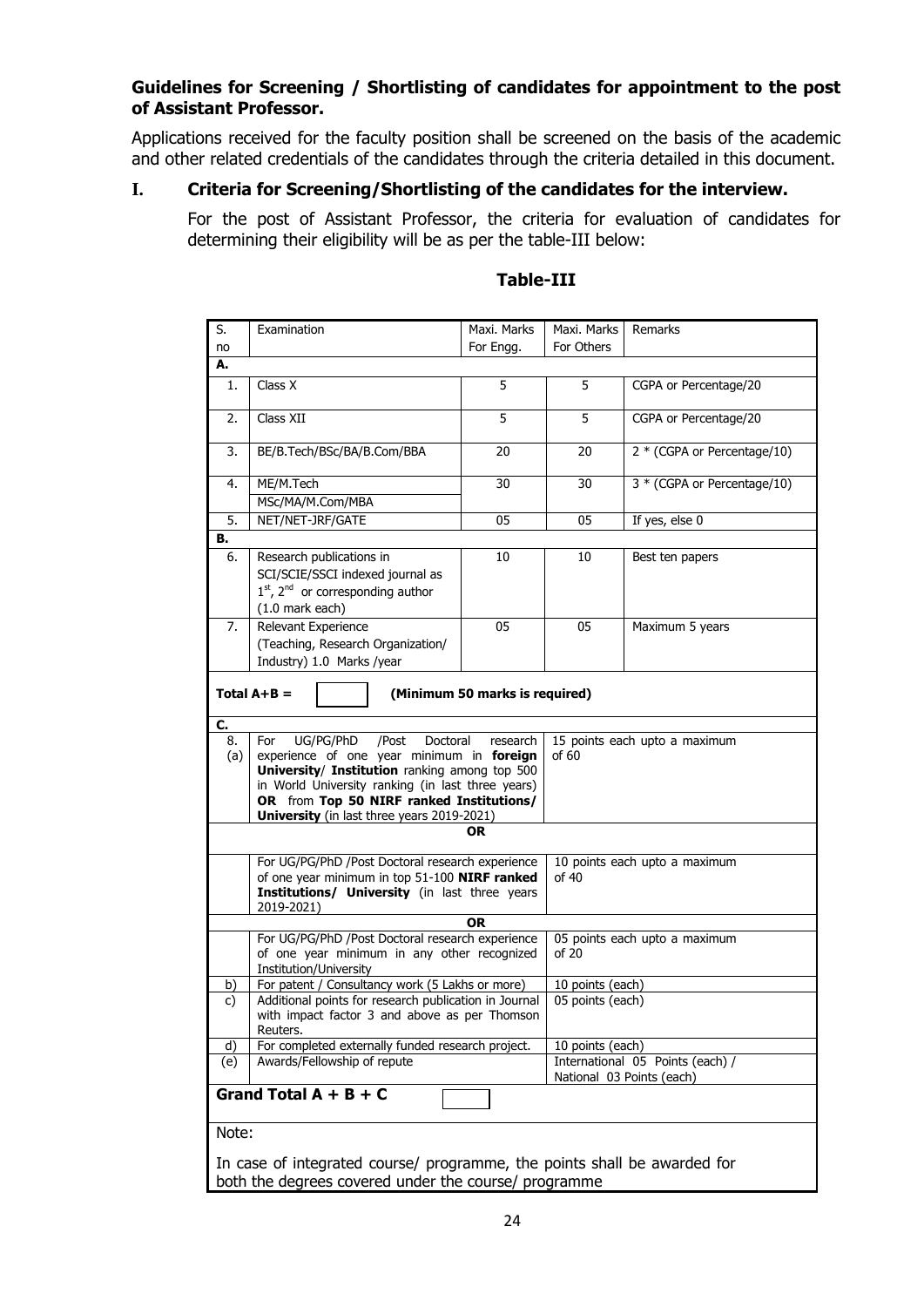#### **II. Screening/ Shortlisting of candidates: Criteria and Process for Assistant Professor**

- 1. The applicant securing minimum of 50 marks or more in A+B section as per table III will be considered for **screening** purpose. A relaxation of 05 marks will be given to candidates belonging to SC/PwD.
- 2. **The grand total score (A+B+C) of candidates after screening will be considered for final shortlisting to be called for the interview.**
- 3. In case of tie in the Total marks of two or more candidates, the candidate having the higher/highest marks at the Master's level shall be ranked above the other(s).
- 4. A maximum of 1:15 candidates shall be called for interview in order of their ranks in the list prepared by the Screening Committee.
- 5. The marks awarded to the candidates during the process of screening of applications shall not have any weightage/credit or merit during assessment/interview of the candidates by the Selection Committee as these marks shall be used only for screening/shortlisting purposes.
- 6. In case of any dispute with regard to screening of the applications, the decision of the Institute Hearing Committee shall be final.
- 7. The status of short-listing will be made available on the institute website of the respective applicants for information.

#### **III. Important Note**

- 1. The entire onus of the content/authenticity of the information being uploaded in the form of application and its attachments shall exclusively rest with the applicant in terms of eligibility for recruitment and for subsequent selection through due process.
- 2. The Institute shall, in no way, be responsible for any error/omission/commission/suppression of relevant information by the applicant knowingly/unknowingly/overtly/covertly while filling up the application form and uploading the documents required therein.
- 3. In case the applicant gets screened/selected/appointed on the basis of the credentials furnished by him/her which are on scrutiny, found to be incorrect/inadmissible/forged/fabricated/falsified, his/her candidature shall be liable to be cancelled at any stage of the recruitment/at any time during the tenure of the service and appropriate legal action under applicable law shall be initiated against the applicant.
- 4. The Institute reserves the right to modify/withdraw/cancel any communication made to the applicant. In case of any dispute arising out of such a situation, the decision of the Institute shall be final and binding on the applicant.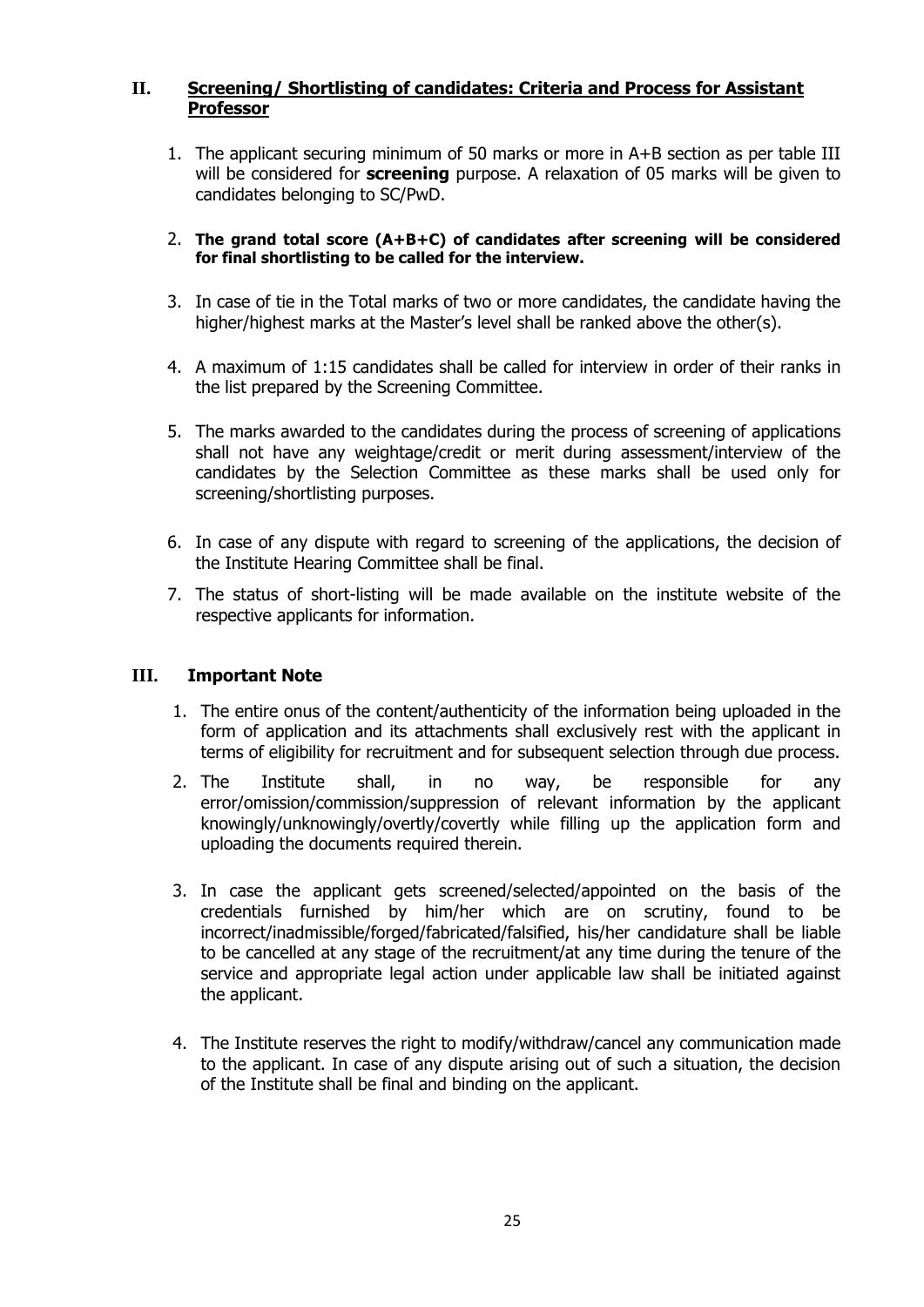**The assessment will be based on evidence produced by the candidates as per Table II/Table III in the Brochure:**

List of Proofs for Academic / Research Score:

- 1. Proof of Academic Qualifications
- 2. Proof of professional experience (Teaching, Research Organization / Industry)
- 3. Proof of NIRF Ranking of Institution.
- 4. Proof of foreign University/ Institution ranking among top 500 in World University ranking
- 5. Proof of Research Papers:
	- i) Proof of Impact factor
	- ii) First page indicating authorships only (full paper not required).
	- iii)Proof of research papers in Peer-Reviewed/SCI/UGC/AICTE listed journals (one page each).
- 6. Proof of SCI/SCIE/SSCI indexed journal as 1st, 2nd or corresponding author.
- 7. Proof of organizing Secretary of International/National Conference/ Seminar/ Workshop (Maximum 02).
- 8. a) **Proof of Publications** (other than Research papers) (one page each of the documents):
	- i) First page of book indicating volume & year
	- ii) Proof of author of book
	- iii)Nature of publishers International/National
	- iv) Proof of Editor of book by International/National
	- b) **Proof of Translation works in Indian and Foreign Languages by qualified faculties**: Proof of author/publisher with first page of chapter or research paper/ Book.
- *9.* Creation of ICT mediated Teaching Learning pedagogy and content and development of new and innovative courses and curricula:
	- a) Proof of documents/certificate by competent authority at institute level/national level with author for development of Innovative pedagogy.
	- b) Proof of design of new curricula and courses.
	- c) Proof of development of completed moocs/self attested certificate as proof of development of moocs*.*
	- d) Certificate/proof for development of E-content.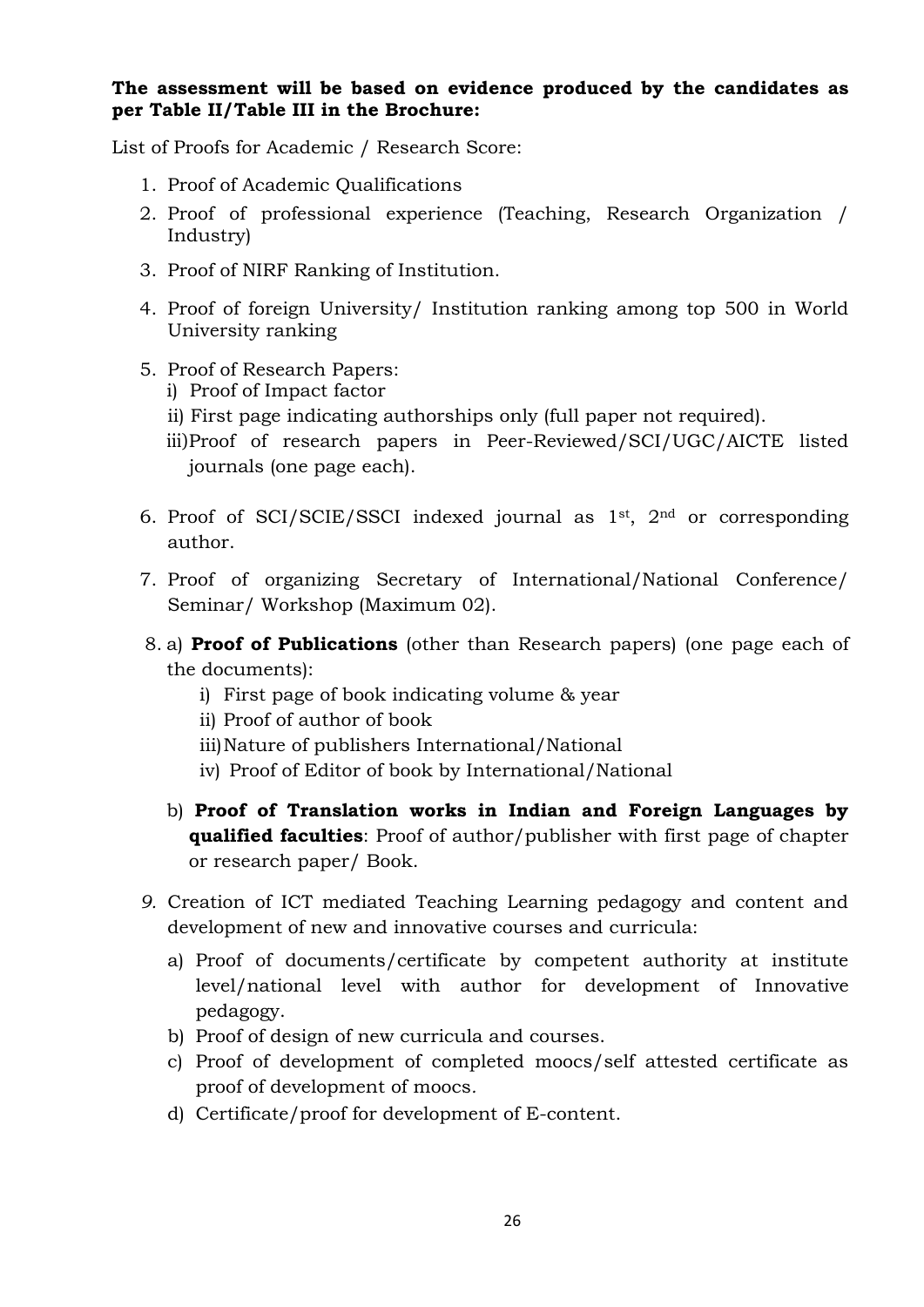- 10.Proof of degree awarded/submitted under research guidance for Ph.D./PG with name of candidate and supervisor, with year of award of degree/proof of thesis submitted.
- 11. **Proof of Research Projects completed/on-going:** sanction letter with proof of total amount sanctioned from the funding agency, period of the project, completion certificate as applicable.
- 12. **Proof of consultancy**: offer letter/completion proof from the institute and concerned organisations with amount.
- 13. **Proof of patents granted (International/National)-** Certificates of patents.
- 14. **Proof of policy document**: certificate and specify the status with author proof and concerned institution.
- 15. **Proof of Award/Fellowship:** Copy of certificate and specify whether International/National.
- 16. **Proof for invited lectures whether International (Abroad)/ International (within country)/ National and State/ University:** Copy of certificate / email indicating name of candidate and concerned institution.
- 17. **Proof of conference proceedings**: certificate /email indicating name of candidate and institution.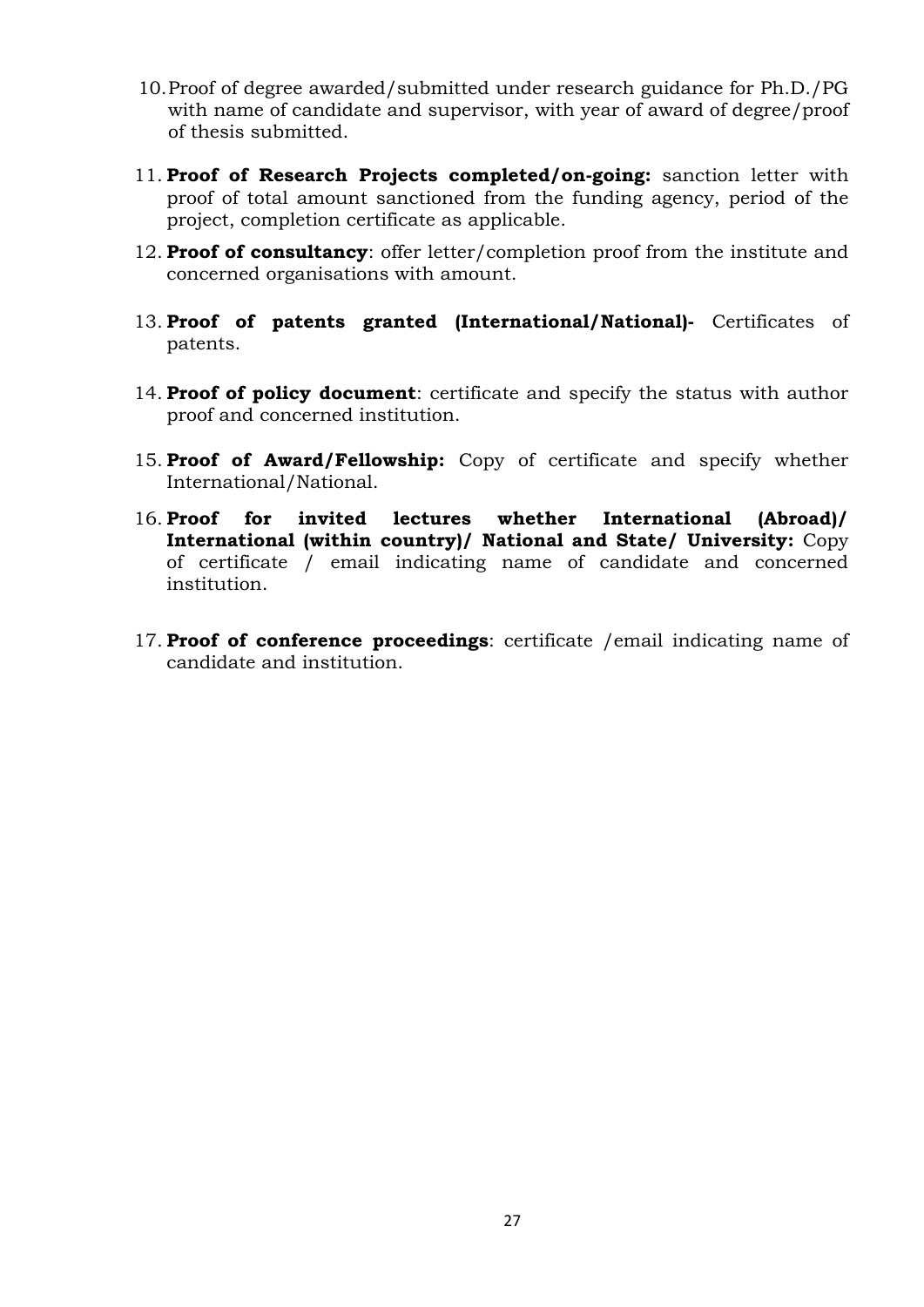#### **Registration Fee details**

1. The Registration Fee is to be deposited through online payment in the following account:-

**Bank Details**

| Name of the Account Holder        | College<br>Engineering<br>Punjab         |
|-----------------------------------|------------------------------------------|
|                                   | (Registration/application a/c)           |
| Institute's Bank Name             | State Bank of India                      |
| Branch Name with complete address | State Bank of India, PEC Branch, Sector- |
|                                   | 12, Chandigarh                           |
| <b>IFSC Code of the Branch</b>    | SBIN0002452                              |
| <b>MICR Code</b>                  | 160002008                                |
| <b>Bank Account Number</b>        | 39083056639                              |
| (Saving Account)                  |                                          |

#### 2. **Fee Payment**

• The candidates are required to pay Rs.1050/- in case of UR/OBC/PwBD candidates and Rs.550/- in case of SC/EWS category candidates.

\* relaxation/ concession of fee is applicable only if the candidate has applied against the post."

• Enter transaction ID/UTR number of online payment in the form.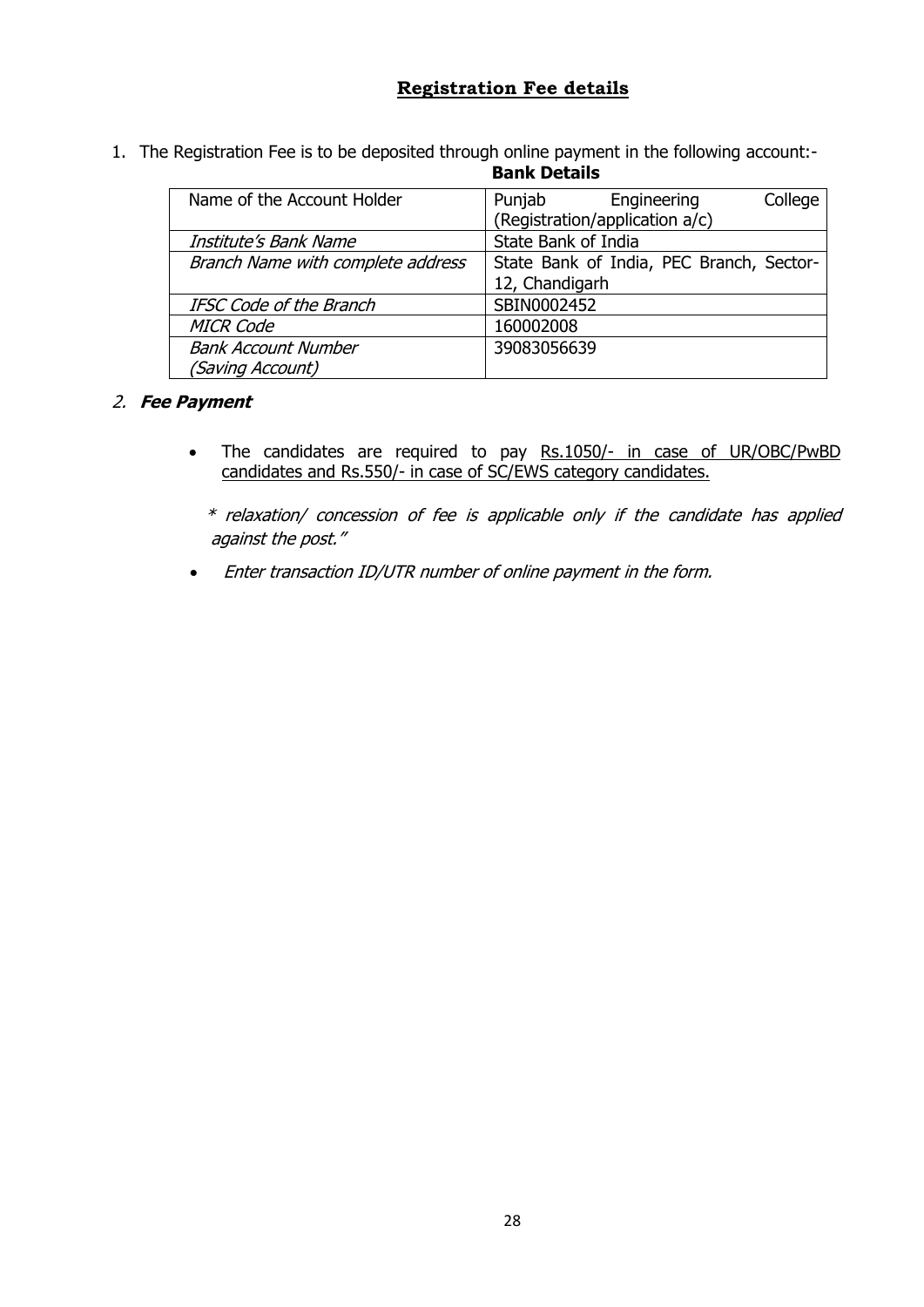#### **SELECTION PROCESS TO BE FOLLOWED FOR PROFESSOR, ASSOCIATE PROFESSOR & ASSISTANT PROFESSOR**

- 1. The shortlisted candidates shall be invited to present a seminar (about 45 minutes) before Departmental Faculty Committee (DFC) to gauge the teaching and research abilities of the candidates. The seminar will contain the following:
	- i) Academic achievements
	- ii) Teaching acumen
	- iii) Research work
	- iv) Vision and future research directions
	- v) Soft Skills & attitude of the candidate
- 2. The constitution of the Departmental Faculty Committee (DFC) will be;
	- i) HOD will be the Chairman. For the position of Professor, if the HoD is at Associate Professor level, Dean Faculty Affairs will be the Chairman.
	- ii) All faculty of the department (Faculty at Professor level will participate in evaluation)
	- iii) At least one of the three external experts of the Selection committee
	- iv) Director's nominee.
- 3. The HOD, all professors and other members of the committee will fill in the assessment performa, as given in **Annexure I**. The Chairman, will collect the performa and submit the same in a sealed envelope to the Director just after the end of the seminar of all the candidates. Separate envelope for Assistant Professor, Associate Professor and Professor are to be prepared.
- 4. While making recommendations, due consideration be given to reports of the referees, which may be obtained before the selection procedure.
- 5. The composition of selection committee is,
	- i) Director, Chairman
	- ii) Three Experts in the concerned subject nominated by the Director out of the panel approved by the BoG.
	- iii) Nominee of the UT Chandigarh Administration
	- iv) Head of the concerned Department. For the position of Professor, if the HoD is at Associate Professor level, Dean Faculty Affairs will act as HoD.
	- v) One representative of SC category, if any of the candidates representing these categories is the applicant and if any of the above members of the selection committee do not belong to that category.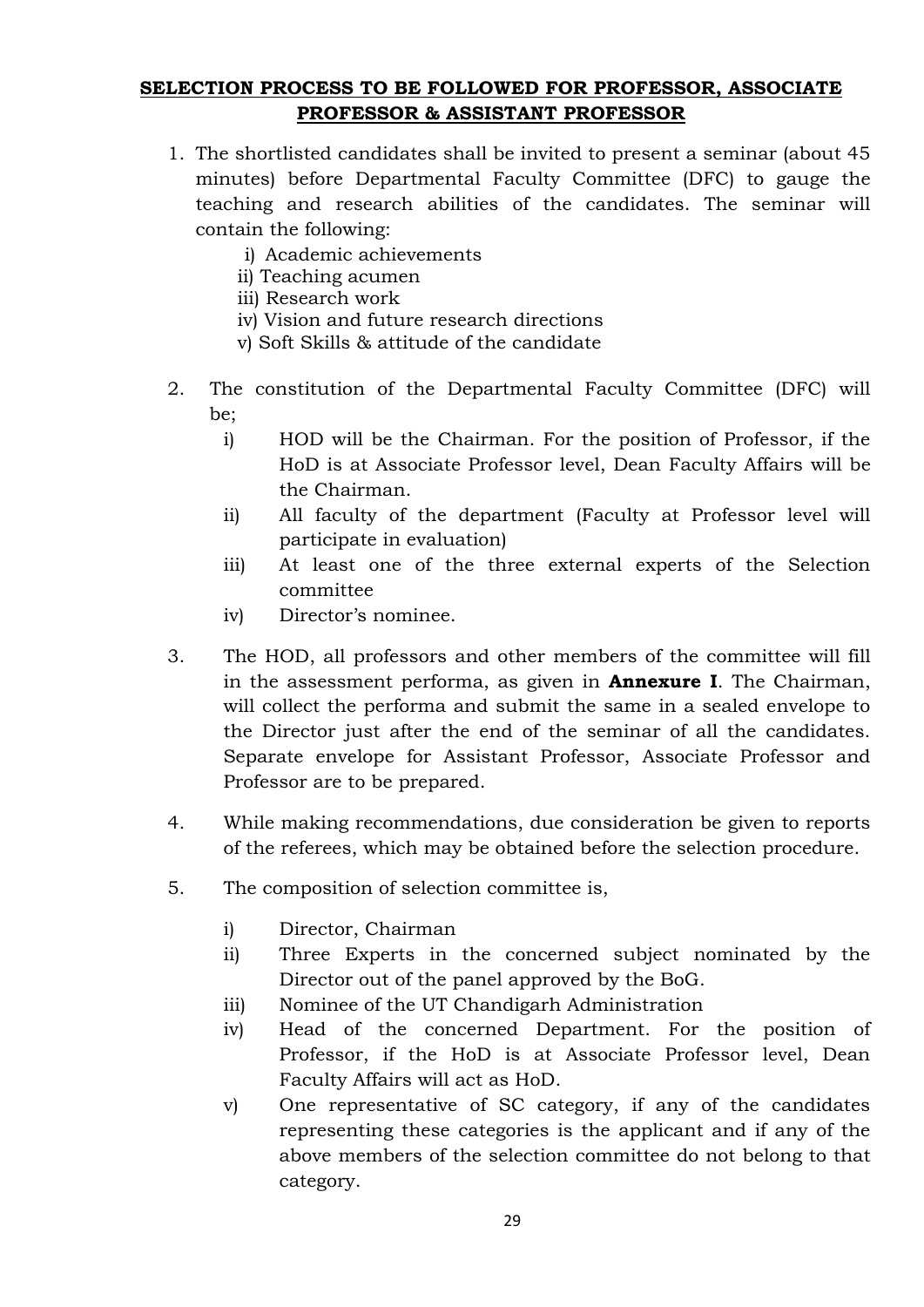vi) One representative of OBC category, if any of the candidates representing these categories is the applicant and if any of the above members of the selection committee do not belong to that category.

(Note: At least four members, including two subject experts shall constitute the quorum)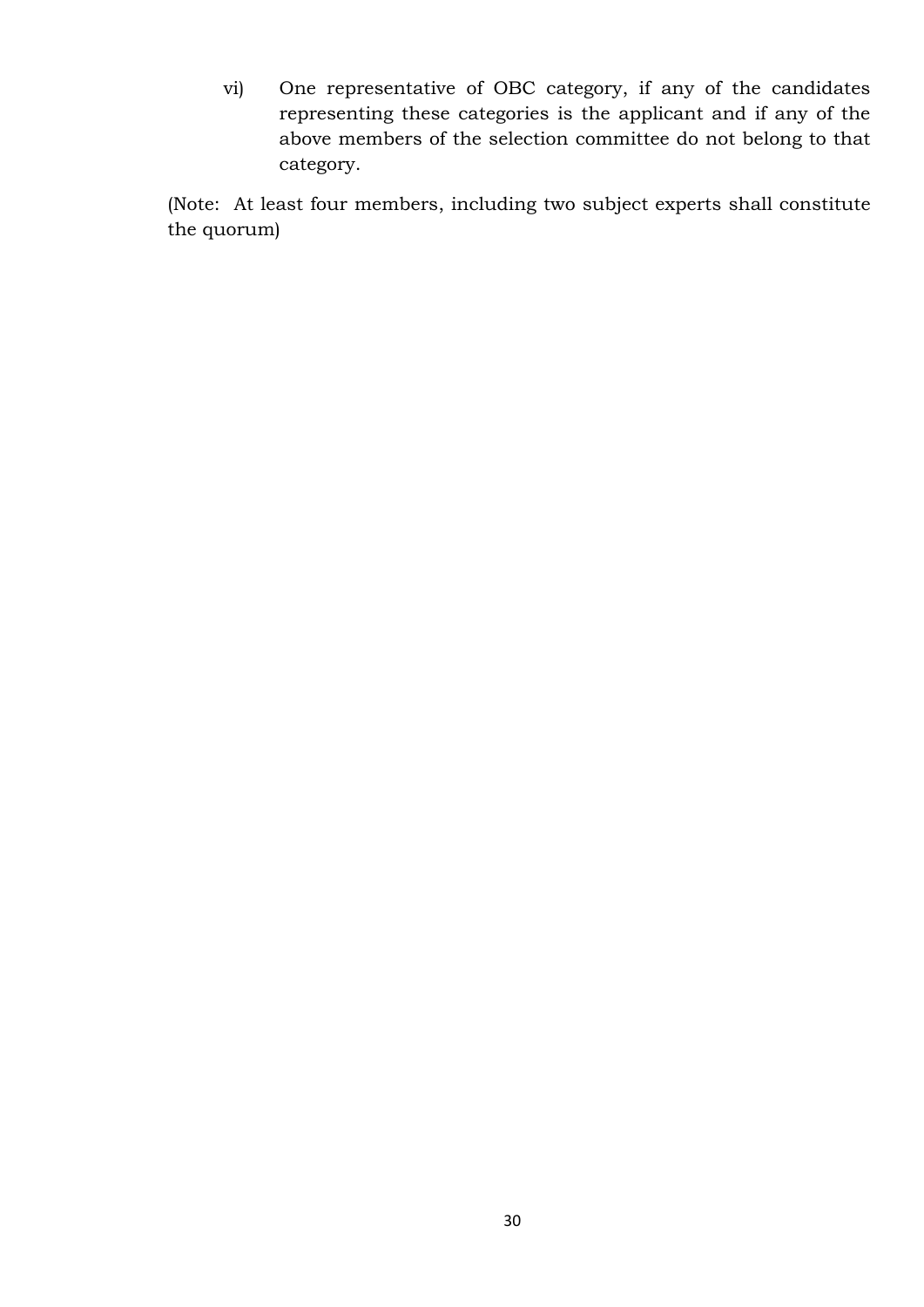#### **SEMINAR ASSESSMENT FORM**

**Presenter:\_\_\_\_\_\_\_\_\_\_\_\_\_\_\_\_\_\_\_\_\_\_\_\_\_\_\_\_\_\_\_\_ Date of Seminar:\_\_\_\_\_\_\_\_\_\_\_\_\_\_\_**

**Topic:\_\_\_\_\_\_\_\_\_\_\_\_\_\_\_\_\_\_\_\_\_\_\_\_\_\_\_\_\_\_\_\_\_\_\_\_\_\_\_\_\_\_\_\_**

Evaluation Items (circle appropriate numbers)

|     |                                                                                                                   | <b>Excellent</b> | V. Good        | Good | Fair           | <b>Poor</b> |
|-----|-------------------------------------------------------------------------------------------------------------------|------------------|----------------|------|----------------|-------------|
| 1.  | Overall rating of the seminar                                                                                     |                  | 2              | 3    | 4              | 5           |
| 2.  | Scientific content and quality of the 2.<br>seminar: Appropriate for intended<br>audience; consistent with topic. | 1                | $\overline{2}$ | 3    | $\overline{4}$ | 5           |
| 3.  | Knowledge of topic:<br>depth<br>in<br>coverage, adequate interpretation.                                          | 1                | $\overline{2}$ | 3    | $\overline{4}$ | 5           |
| 4.  | Preparation and use of required outline                                                                           | 1                | $\overline{2}$ | 3    | $\overline{4}$ | 5           |
| 5.  | Organization of presentation                                                                                      | 1                | $\overline{2}$ | 3    | $\overline{4}$ | 5           |
| 6.  | Manner and style of presentation:<br>voice, diction; ability to command<br>attention, clear voice.                | $\mathbf{1}$     | $\overline{2}$ | 3    | $\overline{4}$ | 5           |
| 7.  | Clarity of expression: ability to<br>interpret information.                                                       | 1                | $\overline{2}$ | 3    | 4              | 5           |
| 8.  | and use of<br>Adequacy<br>required<br>references                                                                  |                  | $\overline{2}$ | 3    | $\overline{4}$ | 5           |
| 9.  | Preparation and use of other handouts<br>(if applicable)                                                          | 1                | $\overline{2}$ | 3    | $\overline{4}$ | 5           |
| 10. | Preparation and effective description<br>of slides.                                                               | 1                | $\overline{2}$ | 3    | $\overline{4}$ | 5           |
| 11. | Response to questions: understanding<br>of question; clear, succinct and non-<br>evasive answers                  | 1                | $\overline{2}$ | 3    | $\overline{4}$ | 5           |

**Signature of Assessor:\_\_\_\_\_\_\_\_\_\_\_\_\_\_\_\_\_**

Name: \_\_\_\_\_\_\_\_\_\_\_\_\_\_\_\_\_\_\_\_\_\_\_\_\_\_\_\_\_\_\_

Designation:\_\_\_\_\_\_\_\_\_\_\_\_\_\_\_\_\_\_\_\_\_\_\_\_\_\_\_\_\_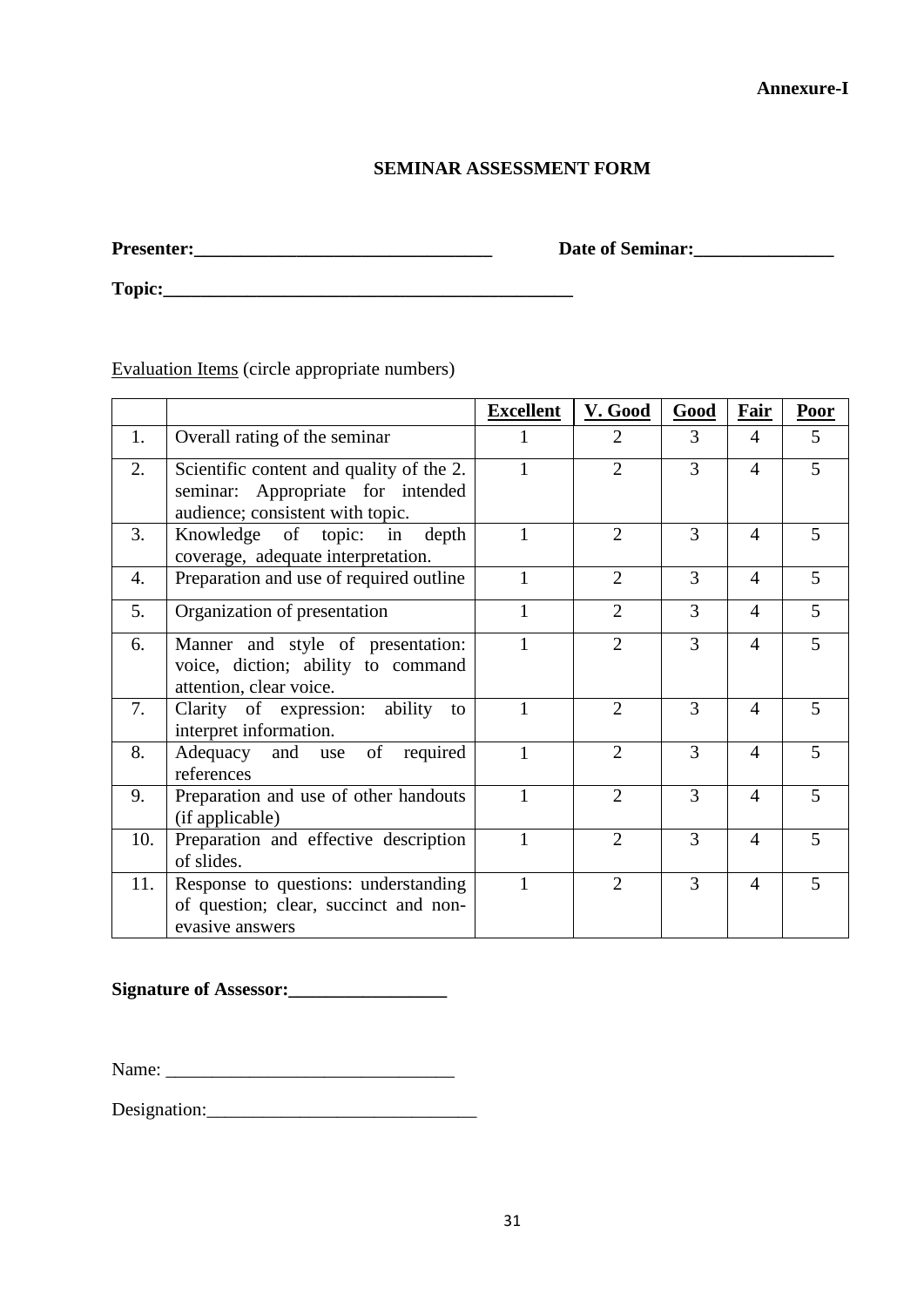# **Punjab Engineering College, Chandigarh**

**(Deemed to be University) (Tel: 0172-2753090, Fax: 0172-2745175)**

#### **Advertisement for recruitment of Railways Chair in Geospatial Technology**

Ministry of Railways has established Kalpana Chawla Chair of Geospatial Technology at Punjab Engineering College (Deemed to be University), Chandigarh for promoting Research and Development in the areas of Geo-spatial Technology. This chair is established in the memory of Kalpana Chawla, the first Indian Women astronaut, who graduated from this institute in 1982. Details are as below:

| <b>Designation of the Chair</b><br><b>Professor</b> | Kalpana Chawla Chair Professor                                                                                                                                                   |
|-----------------------------------------------------|----------------------------------------------------------------------------------------------------------------------------------------------------------------------------------|
| <b>Qualifications and</b><br><b>Experience</b>      | A professional of outstanding track record<br>who has made scholarly contribution in<br>the areas of geospatial technology.                                                      |
|                                                     | The minimum education qualification is<br>Ph. D. in subjects related to the<br>Geospatial Science & Technology. May<br>be relaxed for professionals with industry<br>experience. |
| <b>Period of Appointment</b>                        | 3 years (can be extended for another two<br>years subject to a maximum of 5 years)                                                                                               |
| <b>Duration of the Chair</b>                        | Maximum of 5 years or till the incumbent<br>attains the age of superannuation<br>whichever is earlier                                                                            |

#### **Essential Requirement (S):**

- The applicant should be a person of eminence with proven experience and significant research publications/patents in the field of Geospatial Science & Technology. The professionals of eminence include serving Scientists, academician, Industry professionals.
- Applicant should have at least 15 years of professional experience in the field of Geospatial Science & Technology.

#### **Terms of Reference (TOR) of the Chair Professor:**

- To teach subjects in the area of geospatial technology.
- To carry out research guidance and other academic activities.
- To provide innovative ideas for implementation of the national geospatial policies and programmes.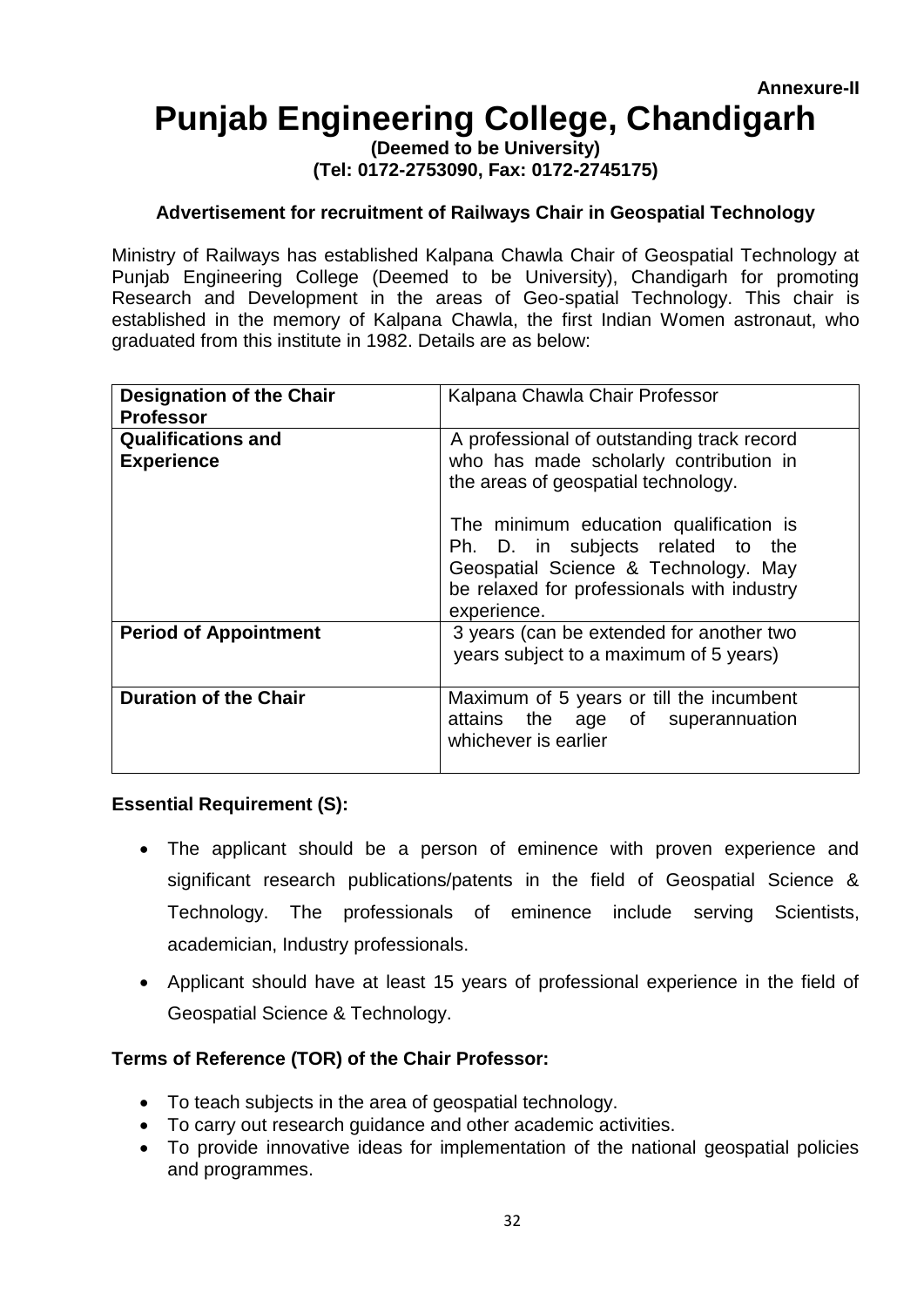- To propagate Geospatial Technologies in Academia, Government Departments, Research Centers & Industries etc.
- To propose and execute projects in the area of geospatial technology with a focus on Indian Railways.
- To motivate & guide prospective investigators to formulate research projects.
- To initiate capacity building programmes in the area of geospatial technology

#### **Financial incentives**

- **Emoluments**
	- i) Salary, provident fund and gratuity, allowances and other entitlements, as per UGC/AICTE/Institute norms.
	- ii) An honorarium of additional Rs. 25,000 per month.
	- iii) The annual contingencies of Rs 2 Lakh for attending conferences, review meetings etc. to propagate geospatial science & technology.

#### **Details of the application**

- Applicants should submit the following:
	- i) Application Form as per **Annexure 'III'** attached
	- ii) Application should be duly forwarded by the Head of the Institute as well as endorsement from the Applicant as per **Annexure 'IV'** attached**.**
	- iii) Nomination Form, if applicable, as per **Annexure 'V'** attached.

#### **Procedure to apply:**

- Application Form along with relevant documents should reach in the office of **Dean Faculty Affairs, Punjab Engineering College (Deemed to be University), Sector-12, Chandigarh-160012 on or before 11.07.2022**. The Application Form can be downloaded from the institute website **[www.pec.ac.in.](http://www.pec.ac.in/)**Application forms which are incomplete or received after last date including postal delay or not in prescribed format will not be considered in any circumstances.
- Nomination Form (if applicable) duly filled in and signed along with relevant documents should reach **in the office of Dean Faculty Affairs, Punjab Engineering College (Deemed to be University), Sector-12, Chandigarh-160012 on or before 11.07.2022.** The Application Form can be downloaded from the institute website **[www.pec.ac.in](http://www.pec.ac.in/)**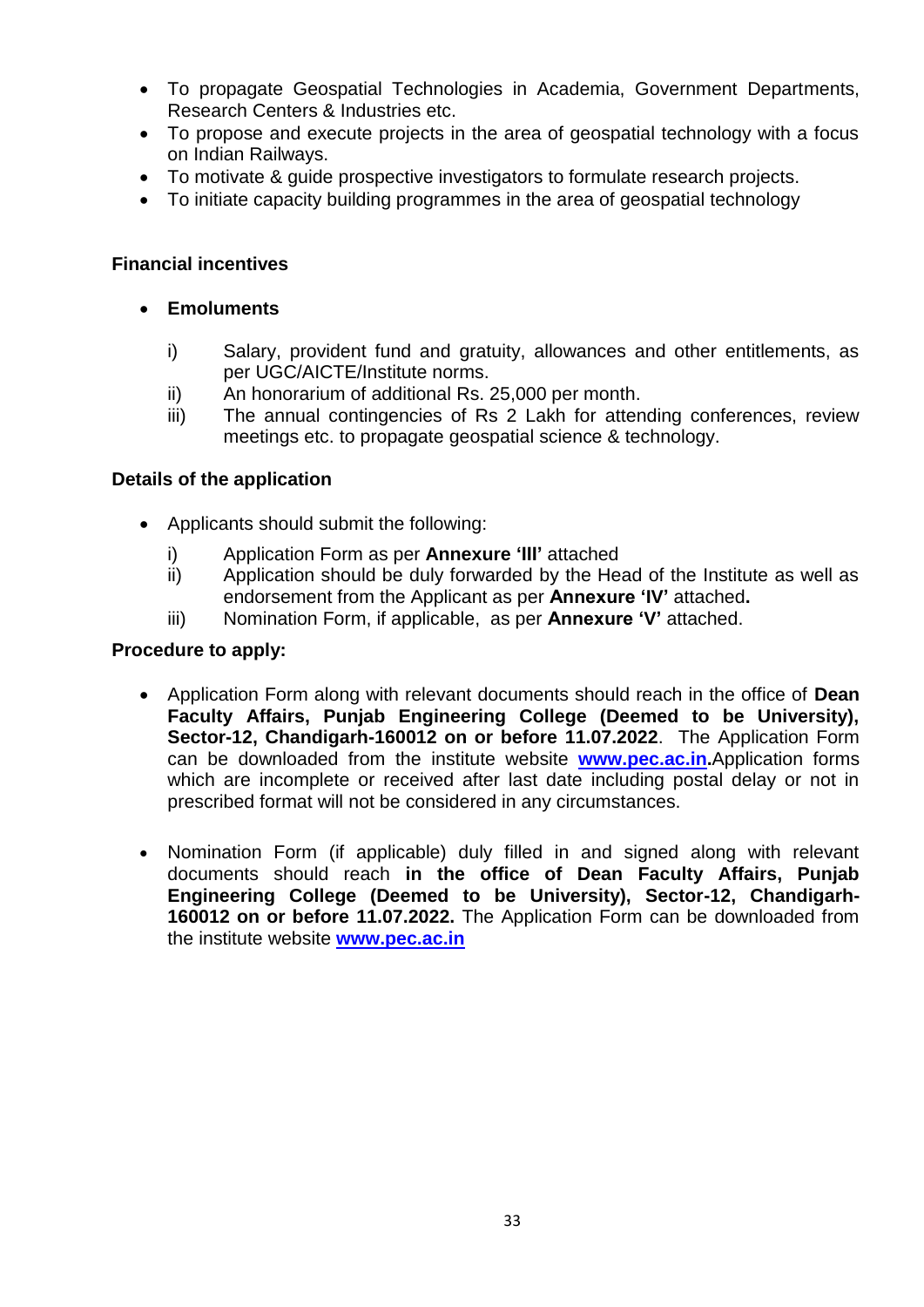#### **Application Form for "Kalpana Chawla Chair Professor"**

| SI.<br>No.     | <b>Particular</b>                                                                                                                            | <b>Description</b> |
|----------------|----------------------------------------------------------------------------------------------------------------------------------------------|--------------------|
| $\mathbf{1}$   | Name                                                                                                                                         |                    |
| 2              | Nationality                                                                                                                                  |                    |
| 3              | Date of Birth (with supporting documents)                                                                                                    |                    |
| $\overline{4}$ | Category (SC/ST/OBC/PD/General)                                                                                                              |                    |
| 5              | <b>Contact Address &amp; Phone Number</b>                                                                                                    |                    |
| 6              | Employment Record (in reverse chronological<br>order starting with current organization)                                                     |                    |
| $\overline{7}$ | Date of entry in Group 'A' service                                                                                                           |                    |
| 8              | Title of the substantive post in the parent<br>organization along with scale of pay and grade<br>pay                                         |                    |
| 9              | Current Post held along with Scale of Pay and<br>Grade Pay drawn since when (please indicate)                                                |                    |
| 10             | Number of years for which current scale of pay<br>and Grade pay is drawn                                                                     |                    |
| 11             | <b>Educational Qualifications</b>                                                                                                            |                    |
| 12             | <b>Professional Qualifications</b>                                                                                                           |                    |
| 13             | Area of specialization                                                                                                                       |                    |
| 14             | Details of relevant research and work experience<br>(including administrative)                                                               |                    |
| 15             | List of research publications in the last five years                                                                                         |                    |
| 16             | List of completed & on-going R&D projects<br>including title, Date of Start and completion, total<br>cost and funding agency                 |                    |
| 17             | Vision statement on Kalpana Chawla Chair                                                                                                     |                    |
| 18             | Salient features of work done in Geospatial area<br>(Please limit it to one A4 size page and attach)                                         |                    |
| 19             | Proposed work plan under Kalpana Chawla<br><b>Chair Scheme</b><br>i) Objectives<br>ii) Action Plan including time bound<br>iii) Deliverables |                    |
| 20             | Is any vigilance/disciplinary case either pending<br>or contemplated against you? If yes, give details                                       |                    |
| 21             | Any other relevant information                                                                                                               |                    |

#### **Declaration**

I \_\_\_\_\_\_\_\_\_\_\_\_\_\_\_\_\_\_\_\_\_\_\_\_\_\_\_\_\_\_\_\_\_\_\_\_ solemnly declare that above particulars are true and correct to the best of my knowledge and belief. I also understand that I shall be debarred from the consideration of this post, if any of the above information is found to be false or not correct at any point of time later on.

> **\_\_\_\_\_\_\_\_\_\_\_\_\_\_\_\_\_\_\_\_\_\_\_\_\_\_**  Applicant's Signature with Name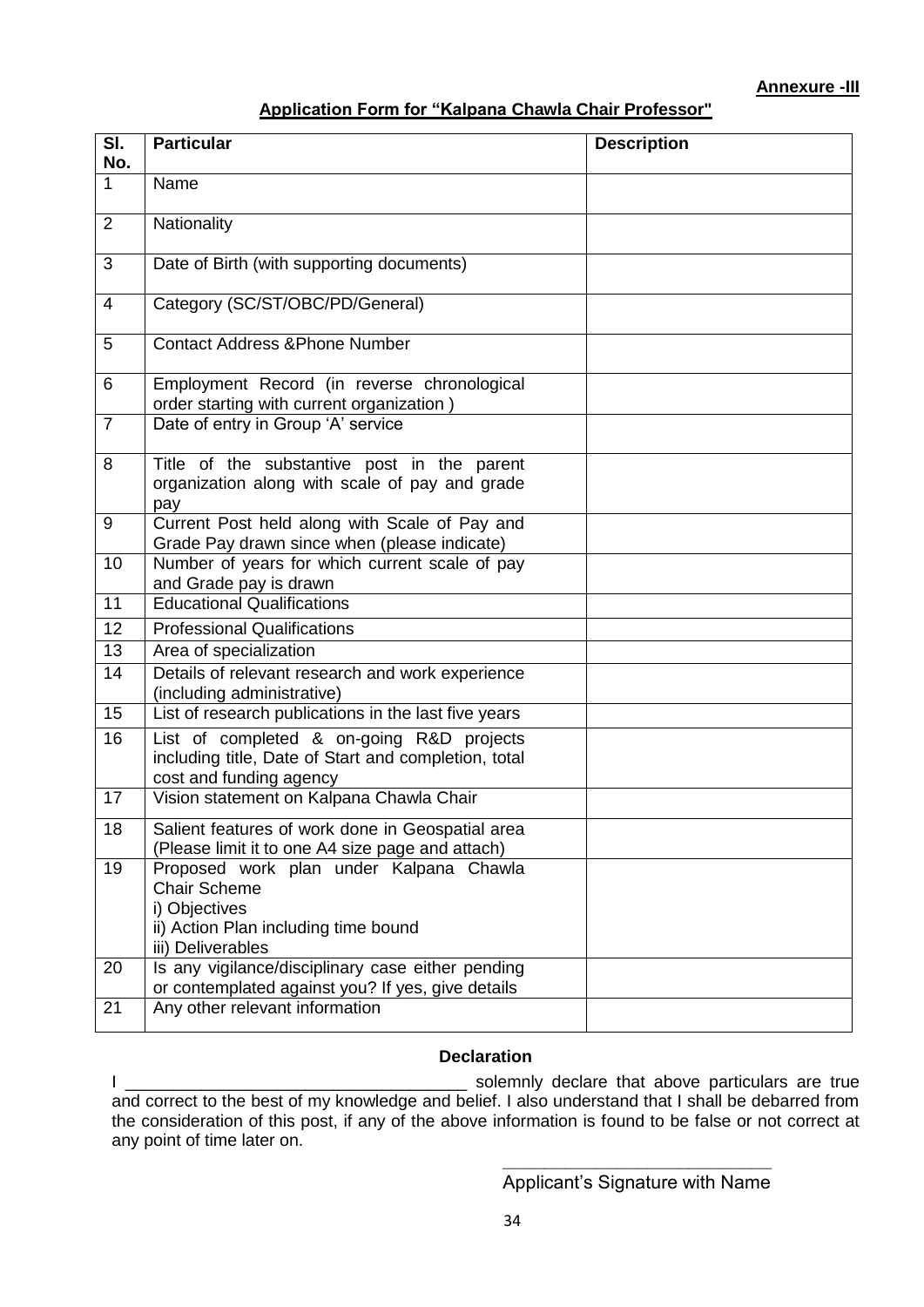**Annexure –IV**

#### **FORWARDING BY HEAD OF THE INSTITUTION (FOR IN-SERVICE CANDIDATES)**

I hereby forward the aforesaid application of Mr./Mrs. \_\_\_\_\_\_\_\_\_\_\_\_\_\_\_\_\_\_\_\_\_\_\_\_\_working as \_\_\_\_\_\_\_\_\_\_\_\_\_\_\_\_\_\_\_\_\_\_\_for the post of \_\_\_\_\_\_\_\_\_\_\_\_\_\_\_\_\_\_\_\_\_\_\_\_\_\_\_ . This is to certify that the information submitted by the applicant is as per the records available in our office. This is to further certify that at present, neither any vigilance/disciplinary/enquiry proceedings held, pending, or contemplated against him/her in the office. In the event of his/her selection, he/she would be relieved immediately.

> Signature by Head of the Organization Name in Block letters: \_\_\_\_\_\_\_\_\_\_\_\_\_\_\_\_\_\_

Office Seal Place: Date: